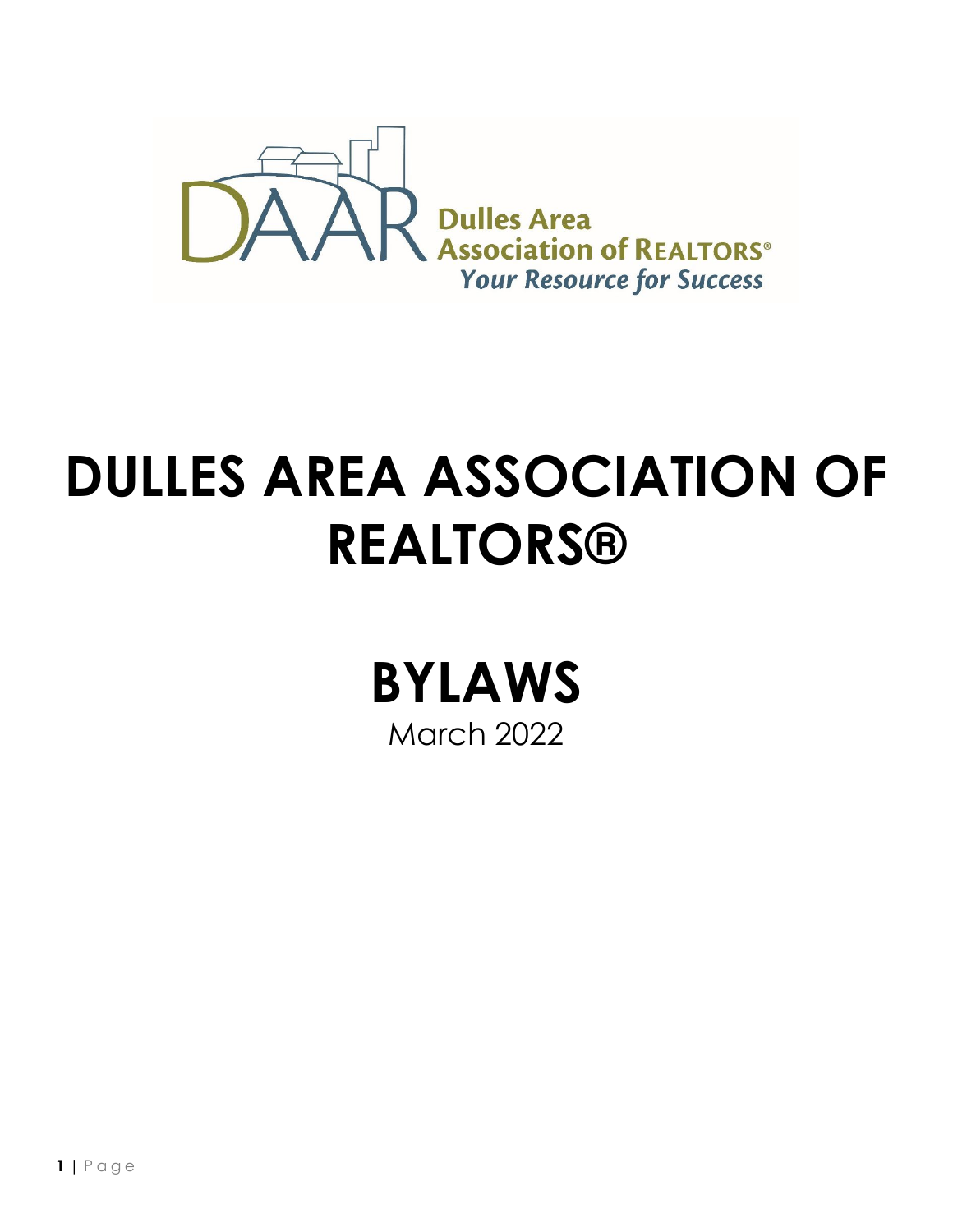# **ARTICLE I - NAME**

**Section 1. Name.** The name of this organization shall be the Dulles Area Association of REALTORS®, Incorporated, hereinafter referred to as the "Association".

**Section 2. REALTORS®.** Inclusion and retention of the Registered Collective Membership Mark REALTORS® in the name of the Association shall be governed by the Constitution and Bylaws of the NATIONAL ASSOCIATION OF REALTORS® as from time to time amended.

## **ARTICLE II - OBJECTIVES**

The objectives of the Association are:

**Section 1.** To unite those engaged in the recognized branches of the real estate professionfor the purpose of exerting a beneficial influence upon the profession and related interests.

**Section 2.** To promote and maintain high standards of conduct in the real estateprofession as expressed in the Code of Ethics of the NATIONAL ASSOCIATION OF REALTORS®.

**Section 3.** To provide a unified medium for real estate owners and those engaged in thereal estate profession whereby their interests may be safeguarded and advanced.

**Section 4.** To further the interests of home and other real property ownership.

**Section 5.** To unite those engaged in the real estate profession in this community with the Virginia REALTORS® and the NATIONAL ASSOCIATION OF REALTORS®, thereby furthering their own objectives throughout the Commonwealth and nation and obtaining the benefits and privileges of membership therein.

**Section 6.** To designate, for the benefit of the public, those individuals authorized to use the terms REALTOR® and REALTORS® as licensed, prescribed, and controlled by the NATIONAL ASSOCIATION OF REALTORS®.

## **ARTICLE III - JURISDICTION**

**Section 1.** The territorial jurisdiction of the Association as a Member of the NATIONALASSOCIATION OF REALTORS® shall include Loudoun County Virginia.

**Section 2.** Territorial jurisdiction is defined to mean:

(a) The right and duty to control the use of the terms REALTOR® and REALTORS®, subject to the conditions set forth in these Bylaws and those of the NATIONAL ASSOCIATION OF REALTORS®, in return for which the Association agrees to protect and safeguard the property rights of the National Association in the terms.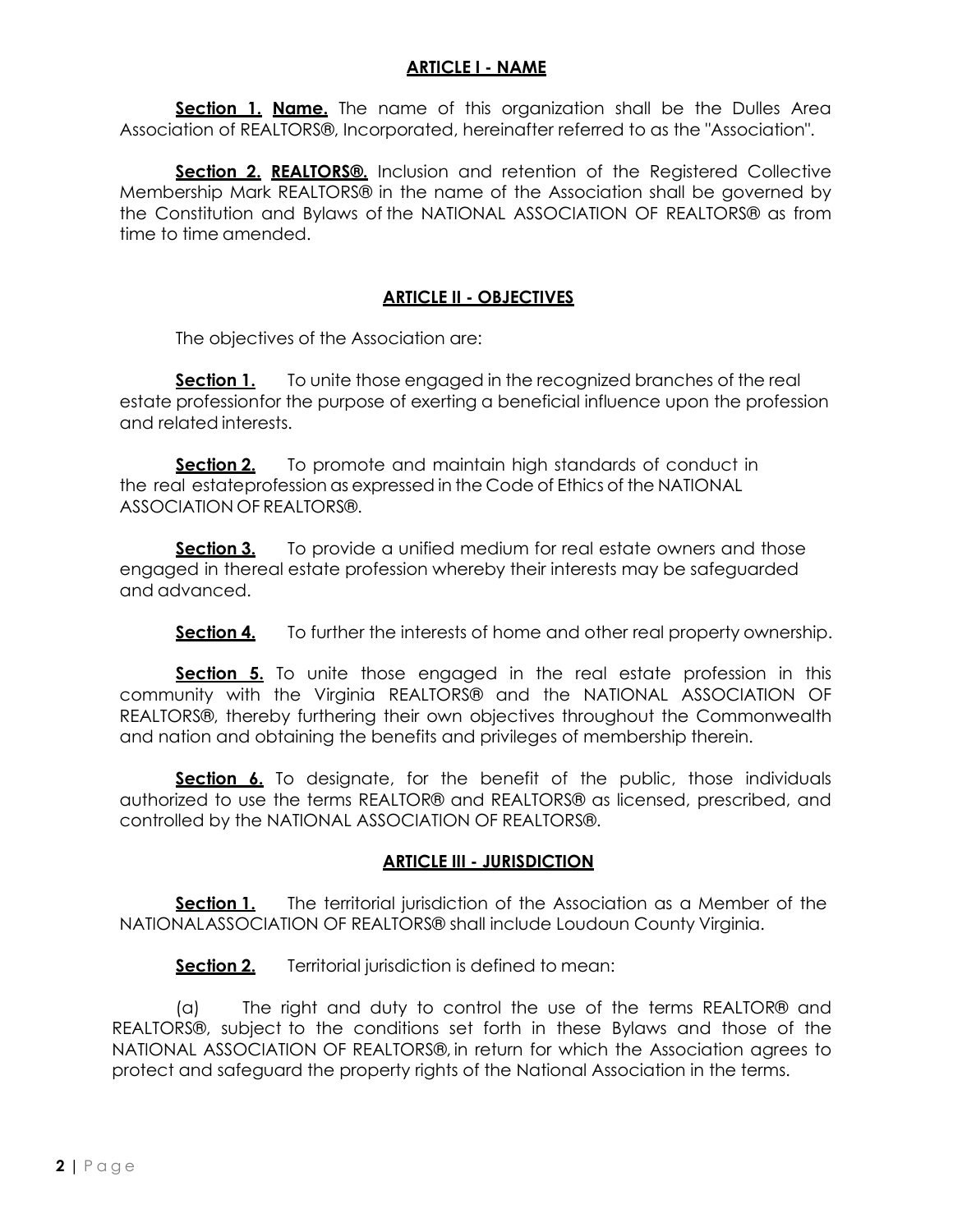# **ARTICLE IV - MEMBERSHIP**

**Section 1.** There shall be seven classes of Members as follows:

(a) **REALTOR® Members**. REALTOR® Members whether primary or secondary shall be:

(1) Individuals who, as sole proprietors, partners, corporate officers, or branch office managers are engaged actively in the real estate profession, including buying, selling, exchanging, renting or leasing, managing, appraising for others for compensation, counseling, building, developing or subdividing real estate, and who maintain an active license and are associated with an established realestate office in the Commonwealth of Virginia or a state contiguous thereto. All persons who are partnersin a partnership, or all officers in a corporation who are actively engaged in the real estate profession within the Commonwealth or a state contiguous thereto shall qualify for REALTOR® Membership only, and each is required to hold REALTOR® membership (except as provided in the following paragraph) in a Board/Association of REALTORS® within the Commonwealth or a state contiguous thereto unless otherwise qualified for Institute Affiliate Membership as described in Section 1 (b) of Article IV.

In the case of a real estate firm, partnership, or corporation, whose business activity is substantially all commercial, only those principals actively engaged in the real estate business in connection with the same office, or any other offices within the jurisdiction of the Association in which one of the firm's principals holds REALTOR® membership, shall be required to hold REALTOR® membership unless otherwise qualified for Institute Affiliate Membership as described in Section 1 (b) or ArticleIV.

> NOTE: REALTOR® Members may obtain membership in a "secondary" Board/Association in another state.

(2) Individuals who are engaged in the real estate profession other than as sole proprietors, partners, corporate officers, or branch office managers and are associated with a REALTOR®Member and meet the qualifications set out in Article V.

(3) Primary and Secondary REALTOR® Members. An individual is a primary member if the Association pays State and National dues based on such Member. An individual is a secondary Member if State and National dues are remitted through another Board/Association. One of the REALTORS® in a real estate firm must be a Designated REALTOR® member of the Association in orderfor licensees affiliated with the firm to select the Association as their "primary"Association.

(4) Designated REALTOR® Members. Each firm shall designate in writing one REALTOR® Member in each office who shall be responsible for all duties and obligations of Membershipincluding the obligation to arbitrate pursuant to Article 17 of the Code of Ethics and the payment of Association dues as established in Article X of the Bylaws. The "Designated REALTOR®" must be a sole proprietor, partner, corporate officer, or branch office manager acting on behalf of the firm's principals(s) and must meet all other qualifications for REALTOR® Membership established in Article V, Section 2 ofthe Bylaws.

(5) Corporate officers (who may be licensed or unlicensed) of a real estate brokeragefranchise organization with at least one hundred fifty (150) franchisees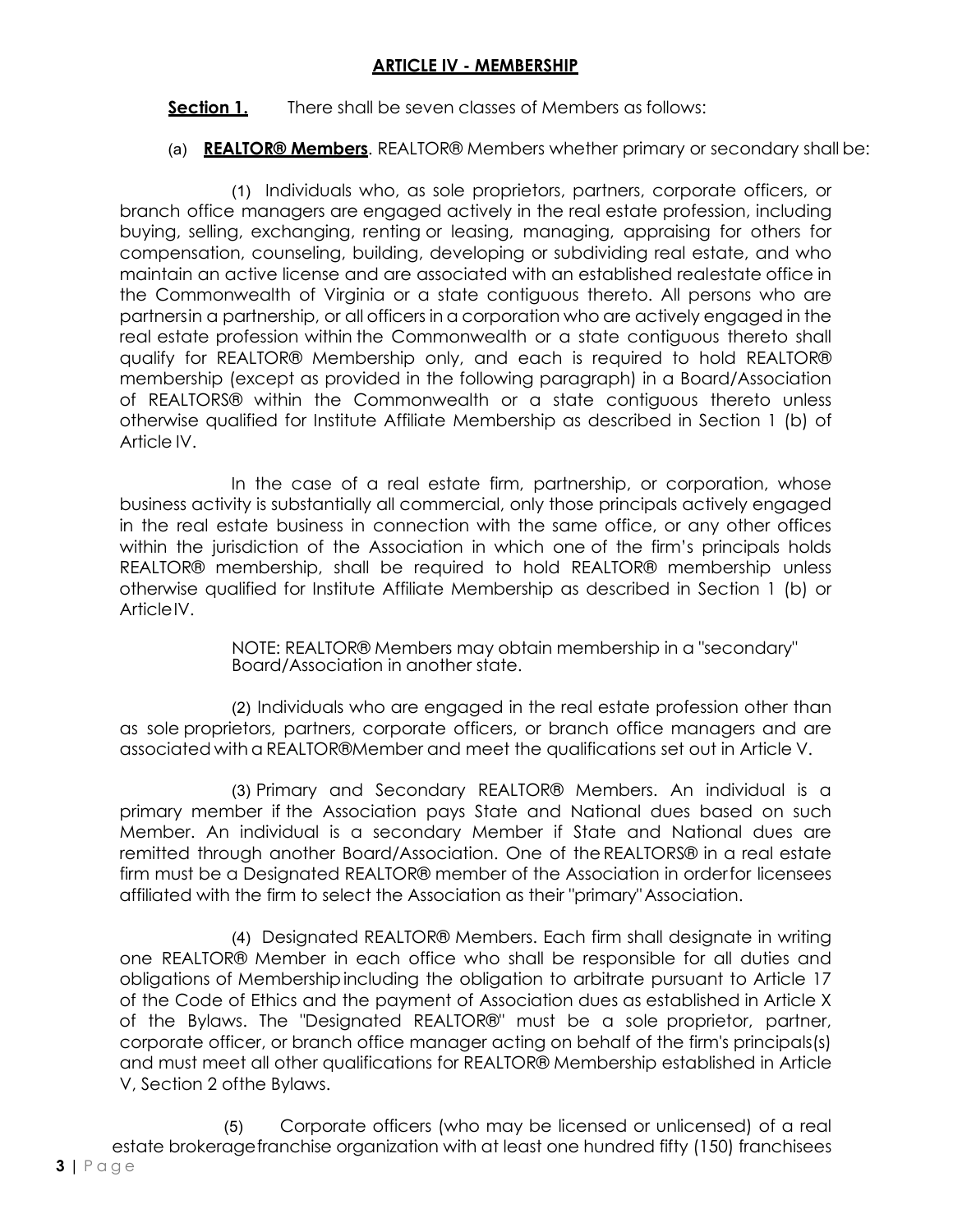located within the United States, its insular possessions, and the commonwealth of Puerto Rico, elected to membership pursuant to the provisions in the NAR Constitution and Bylaws. Such individuals shall enjoy all of the rights, privileges, and obligations of REALTOR® membership (including compliance with the Code of Ethics) except: obligations related to board mandated education, meeting attendance, or indoctrination classes or other similar requirements; the right to use the term REALTOR® in connection with their franchise organization's name; and the right to hold elective office in the Association, Virginia REALTORS® and National Association. (b

(b) **Institute Affiliate Members.** Institute Affiliate Members shall be individuals who hold a professional designation award by an Institute, Society, or Council affiliated with the NATIONAL ASSOCIATION OF REALTORS® that addresses a specialty area other than residential brokerage or individuals who otherwise hold a class of membership in such Institute, Society or Council that confers the right to hold office. Any such individual, if otherwise eligible, may elect to hold REALTOR® membership, subject to payment of applicable dues for such members.

(c) **Affiliate Members.** Affiliate Members shall be real estate owners and other individuals or firms who, while not engaged in the real estate profession as defined in paragraphs (a) or (b) of this Section, have interests requiring information concerning real estate, and are in sympathy with the objective of the Association.

(d) **Public Service Members.** Public Service Members shall be individuals who are interested in the real estate profession as employees of or affiliated with educational, public utility, government, or other similar organizations, but are not engaged in the real estate profession on their own account or inassociation with an established real estate business.

(e) **Honorary Members.** Honorary Members shall be individuals not engaged in the real estate profession who have performed notable service for the real estate profession, for the Association, or forthe public.

(f) **Student Members.** Student Members shall be individuals who are seeking an undergraduate or graduate degree with a specialization or major in real estate at institutions of higher learning, and whohave completed at least two years of college and at least one college level course in real estate but arenot engaged in the real estate profession on their own account or not associated with an established real estate office.

(g) **Corporate Members.** Corporate members shall be members of the business community who are interested in the real estate profession, and who are not engaged in the real estate profession on their own account or in association with an established real estate business, but who wish to provideservices to members of the Association at generally reduced rates or costs of services.

# **ARTICLE V - QUALIFICATION AND ELECTION**

# **Section 1. Application.**

(a) An application for membership shall be made in such manner and form as may be prescribed by the Board of Directors and made available to anyone requesting it. The application form shall contain among the statements to be signed by the applicant (1) that applicant agrees as a condition to membership to thoroughly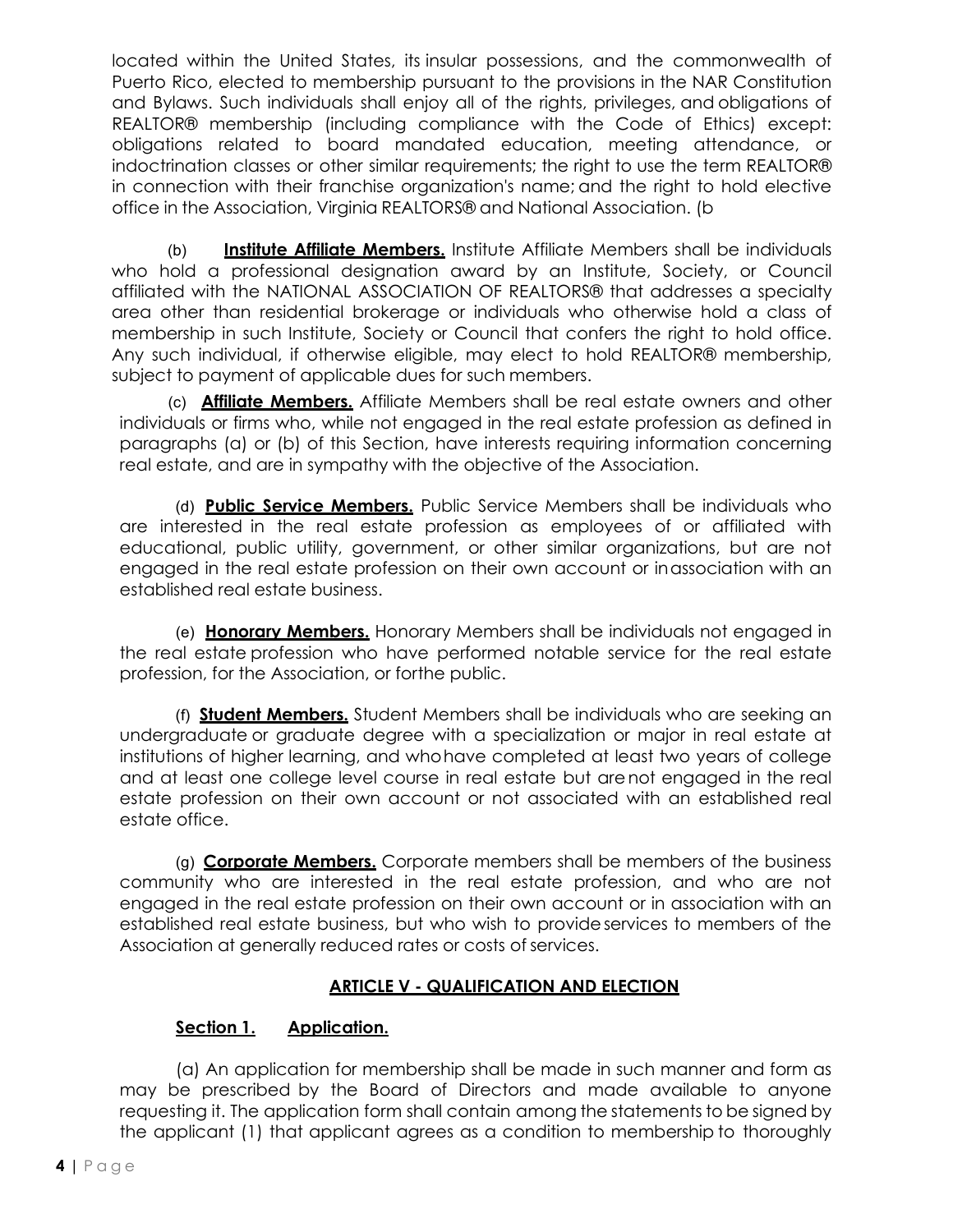familiarize himself with the Code of Ethics of the NATIONAL ASSOCIATION OF REALTORS®, the Constitutions, Bylaws, and Rules and Regulations of the Association, the State and National Associations, and if elected a Member, will abide by the Constitutions and Bylaws and Rules and Regulations of the Association, State and National Associations, and if a REALTOR®, will abide by the Code of Ethics of the NATIONAL ASSOCIATION OF REALTORS® including the obligation to arbitrate controversies arising out of real estate transactions as specified by Article 17 of the Code of Ethics, and as further specified in the Code of Ethics and Arbitration Manual of the NATIONAL ASSOCIATION OF REALTORS®, as from time to time amended, and (2) that applicant consents that the Association may invite and receive information and comment about applicant from any Member or other persons, and that applicant agrees that any information and comment furnished to the Associationby any person in response to the invitation shall be conclusively deemed to be privileged and not form the basis of any action for slander, libel, or defamation of character. The applicant shall, with the form of application, have access to a copy of the Bylaws, Constitution, Rules and Regulations, and Code of Ethics referred toabove.

# **Section 2. Qualification**

(a) An applicant for REALTOR® Membership who is a principal, partner, corporate officer, or branch office manager of a real estate firm shall supply evidence satisfactory to the Association that he isactively engaged in the real estate profession and maintains a current, valid real estate broker's or salesperson's license or is licensed or certified by an appropriate state regulatory agency to engage in the appraisal of real property, has a place of business within the Commonwealth or state contiguous thereto (unless as secondary member), has no record of recent or pending bankruptcy\*, has no record of official sanctions\*\* involving unprofessional conduct, agrees to complete a course of instruction covering the bylaws and Rules and Regulations of the Association, the Bylaws of the State Association, and the Constitution and Bylaws and Code of Ethics of the NATIONAL ASSOCIATION OF REALTORS® and shallpass such reasonable and nondiscriminatory written examination thereon as may be required, and shall agree that if elected to membership, he will abide by such Constitution, Bylaws, Rules and Regulations, and the Code of Ethics. Applicant shall have six (6) months to complete the required Code of Ethics and Indoctrination Courses after application or membership will be denied. If applicant wishes to re-apply a new application fee must be paid. If applicant has taken a course in the Code of Ethics within the past two

(2) years and can provide proof of attendance he/she is not required to take it again. Applicants for membership who are currently in good standing as REALTOR® members of another Association shall not be required to repeat the Ethics and Indoctrination Courses (\*).

\* If the applicant or the applicant's real estate firm is named as a debtor in such bankruptcy proceeding, membership may not be denied unless the Board establishes that its interests and those of its members and the public could not be adequately protected by requiring that the applicant pay cash in advance for association dues for up to one (1) year from the date that membership is approved. In the event that an existing member initiates bankruptcy proceeding, the member may be placed on a "cash basis" from the date that bankruptcy is initiated until one (1) year from the date that the member has been discharged frombankruptcy.

\*\* An applicant may have no record of civil judgments imposed within the past seven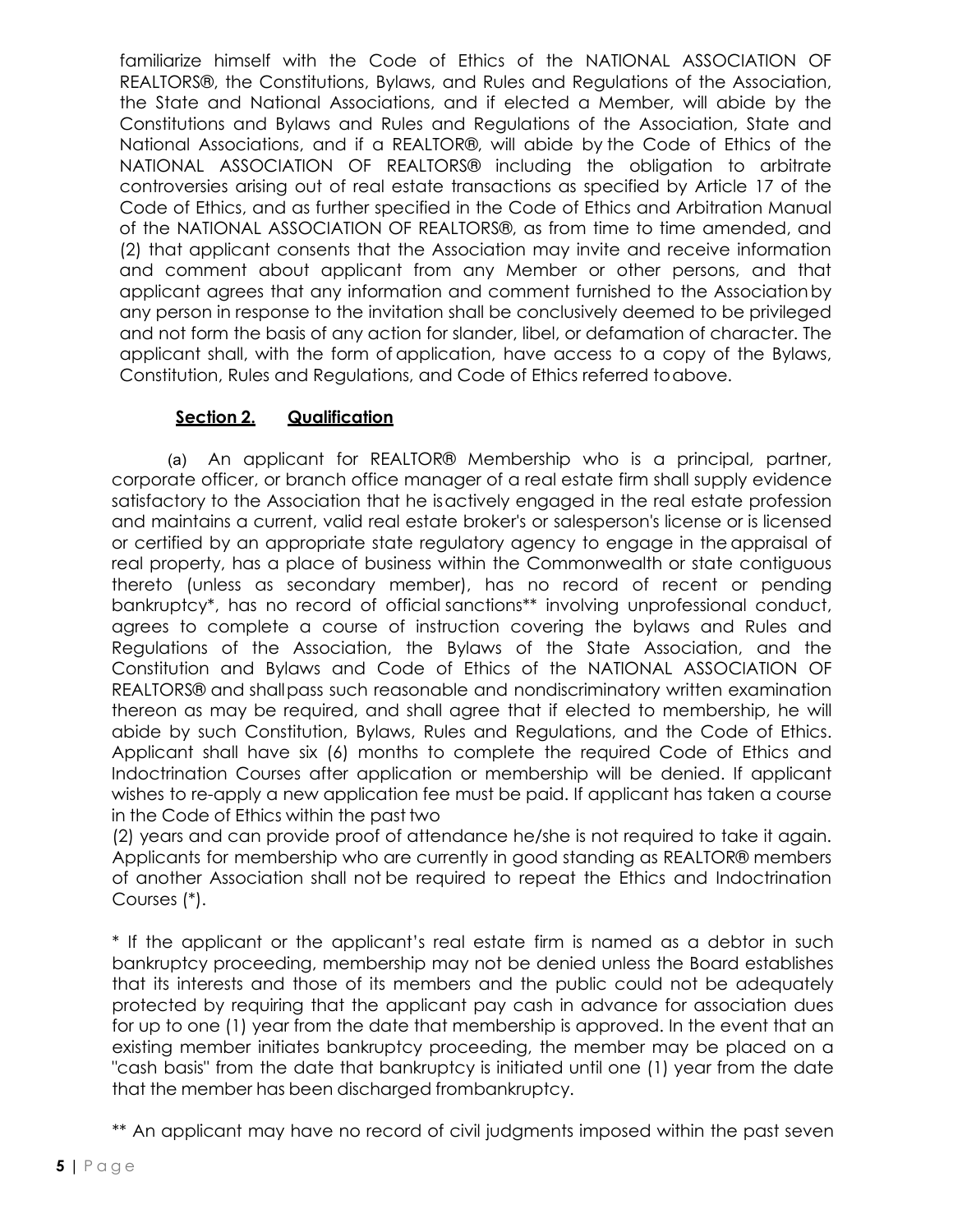(7) years involving judgments of civil rights laws, real estate license laws, or other laws prohibiting unprofessional conduct rendered by the courts or other lawful authorities. An applicant who has a record of criminal conviction(s)within the past seven (7) years involving a crime that reasonably relates to the real estate business or puts clients, customers, or other real estate professionals at risk, must provide, and the association must consider, mitigating factors relating to that criminal history.

Note: Article IV, Section 2 of the NAR Bylaws prohibits Member Associations from knowingly granting REALTOR® membership to any applicant who has an unfulfilled sanction pending which was imposed by another Board or Association of REALTORS® for violation of the Code of Ethics.

(b) Individuals who are actively engaged in the real estate profession other than as principals, partners, corporate officers, or branch office managers, in order to qualify for REALTOR® Membership, shall at the time of application, be associated either as an employee or as an independent contractor with a Designated REALTOR® Member of the Association or a Designated REALTOR® Member of another Board/Association (if a secondary member) and must maintain a current, valid real estate broker's or salesperson's license or be licensed or certified by an appropriate state regulatory agency toengage in the appraisal of real property, shall complete a course of instruction covering the Bylaws andRules and Regulations of the Association, the Bylaws of the State Association, and the Constitution and Bylaws and Code of Ethics of the NATIONAL ASSOCIATION OF REALTORS® and shall pass such reasonable and nondiscriminatory written examinations thereon as may be required and shall agree in writing that if elected to membership he will abide by the Code of Ethics of the NATIONAL ASSOCIATION OF REALTORS®, and by the constitution, Bylaws, and Rules and Regulations of the local Association, State Association, and the National Association. Applicant shall have six (6) months to complete the required Code of Ethics and Indoctrination Courses after application or membership will be denied. If applicant wishes to re-apply a new application fee must be paid. If applicant has taken a course in the Code of Ethics during the past two

(2) years and can provide proof of attendance he/she is not required to take the course again. Applicants for membership who are currently in good standing as REALTOR® members of another Association shallnot be required to repeat the Ethics and Indoctrination Courses.

(c) The Board/Association will also consider the following in determining an applicant'squalifications for REALTOR® membership:

1. All final findings of Code of Ethics violations and violations of other membership duties inany other association within the past three (3) years

- 2. Pending ethics complaints (or hearings)
- 3. Unsatisfied discipline pending
- 4. Pending arbitration requests (or hearings)
- 5. Unpaid arbitration awards or unpaid financial obligations to any other associationor association MLS

6. Any misuse of the term REALTOR or REALTORS in the name of the applicant's firm.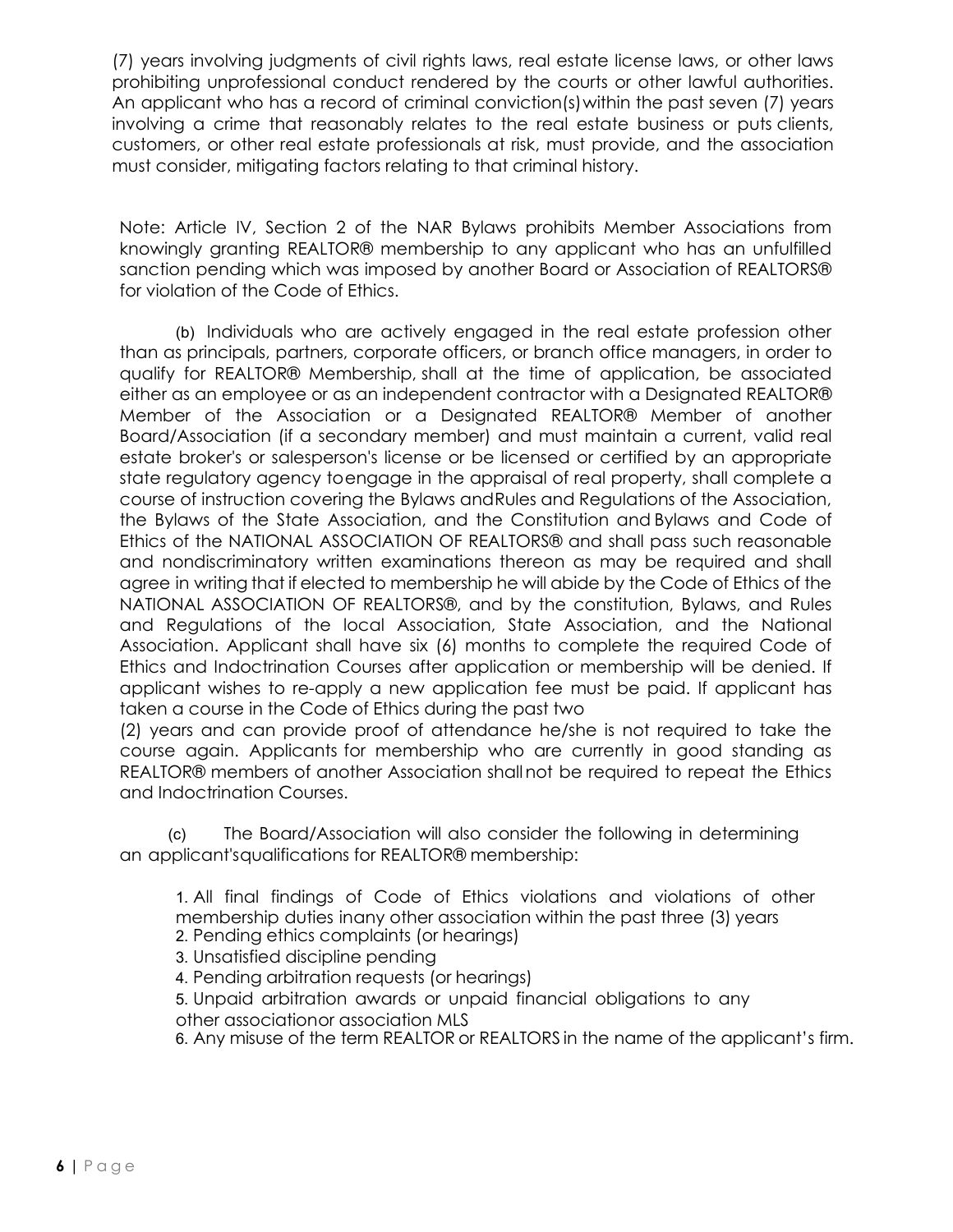"Provisional" membership may be granted in instances where ethics complaints or arbitration requests (or hearings) are pending in other associations or where the applicant for membership has unsatisfied discipline pending in another association (provided all other qualifications for membership have been satisfied). Associations may reconsider the membership status of such individuals when all pending ethics and arbitration matters (and related discipline) have been resolved or if such matters are not resolved within six months from the date that provisional membership is approved. Provisional members shall be considered REALTORS® and shall be subject to all of the same privileges and obligations of REALTOR® membership.

If a member resigns from another association with an ethics complaint or arbitration request pending, the association may condition membership on the applicant's certification that he/she will submit to the pending ethics or arbitration proceeding (in accordance with the established procedures of the association to which the applicant has made application) and will abide by the decision of the hearing panel.

## **Section 3. Election.**

The procedure for election to membership shall be as follows:

(a) If the association has adopted provisional membership, applicants for REALTOR® membership may be granted provisional membership immediately upon submission of a completed application form and remittance of applicable association dues and any application fee. Provisional members shall be considered REALTORS® and shall be subject to all of the same privileges and obligations of membership. Provisional membership is granted subject to final review of the application by the board of directors.

(b) If the board of directors determines that the individual does not meet all of the qualifications for membership as established in the association's Bylaws, or, if the individual does not satisfy all of the requirements of membership (for example, completion of a mandatory orientation program) within 180 days from the association's receipt of their application, membership may, at the discretion of the board ofdirectors, be terminated. The board of directors shall vote on the applicant's eligibility for membership. If the applicant receives a majority vote of the board of directors, he/she shall be declared elected to membership and shall be advised by written notice.

(c) The Board of Directors may not reject an application or terminate any provisional membership without providing the applicant with advance notice of the findings and recommendations ofthe Executive Committee, an opportunity to appear before the Board of Directors, to call witnesses on applicant's behalf, to be represented by counsel, and to make such statements as applicant deems relevant. The Board of Directors may also have counsel present. The Board of Directors shall require thatwritten minutes be made of any hearing before it or may electronically or mechanically record the proceedings.

(d) If the Board of Directors determines that the application shall be rejected, or that provisional membership should be terminated, it shall record its reasons with the Secretary. If the Board of Directors believes that denial of membership to the applicant may become the basis of litigation and a claim of damage by the applicant, it may specify that denial shall become effective upon entry in a suit by the Association for a declaratory judgment by a court of competent jurisdiction of a final judgment declaringthat the rejection violates no rights of the applicant.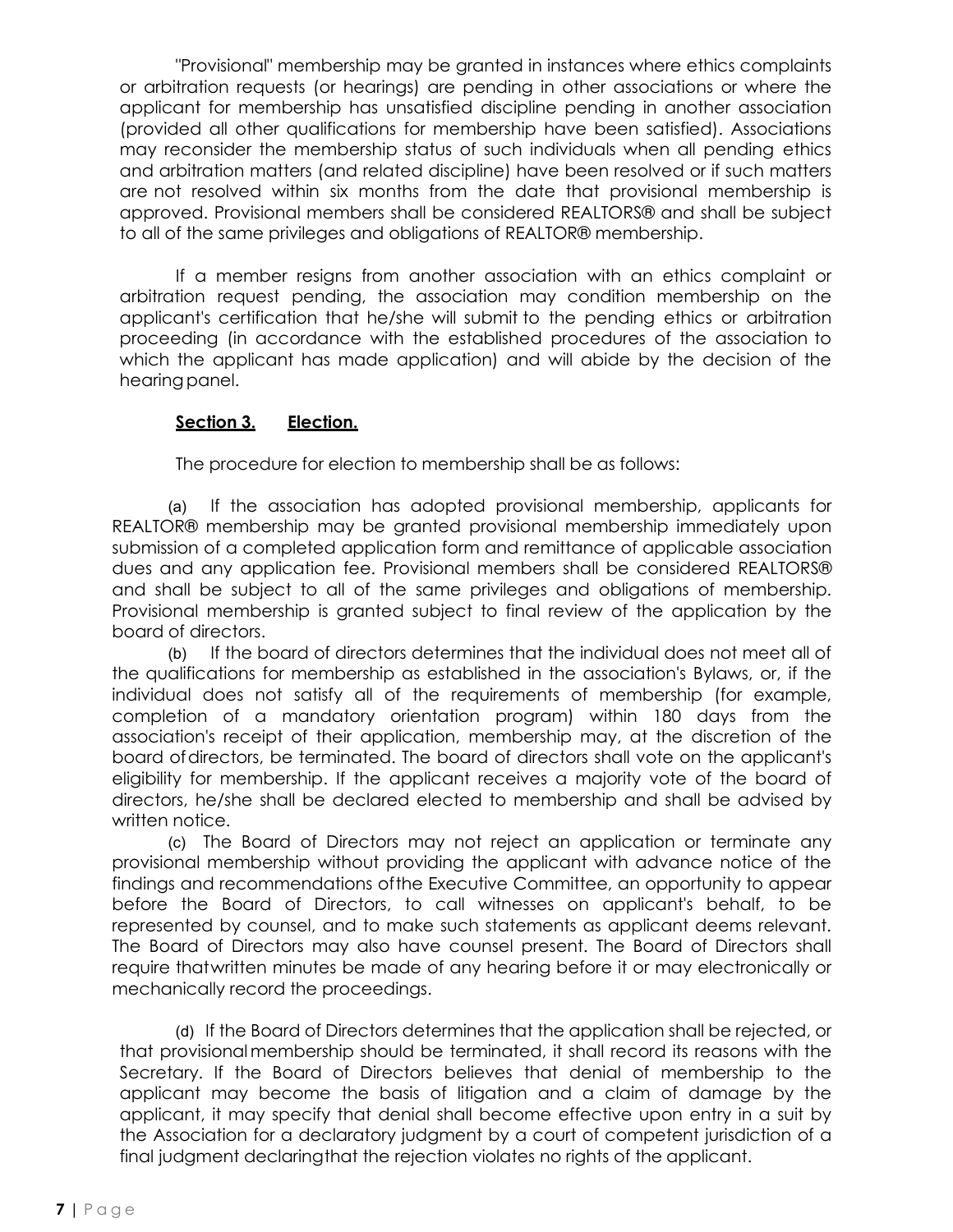## **Section 4. New Member Code of Ethics Orientation.**

Applicants for REALTOR® membership and provisional REALTOR® members (where applicable) shall complete an orientation program on the Code of Ethics of not less than two hours and thirty minutes of instructional time. This requirement does not apply to applicants for REALTOR® membership or provisional members who have completed comparable orientation in another association, provided that REALTOR® membership has been continuous, or that any break in membership is for oneyear or less.

Failure to satisfy this requirement within 180 days of the date of application, will result in denial of the membership application or termination of provisional membership.

Note: Orientation programs must meet the learning objectives and minimum criteria establishedfrom time to time by the NATIONAL ASSOCIATION OF REALTORS®.

## **Section 5. Continuing Member Code of Ethics Training.**

Effective January 1, 2019, through December 31, 2021, and for successive three-year periods thereafter, each REALTOR® member of the association (with the exception of REALTOR® members granted REALTOR® Emeritus status by the National Association) shall be required to complete ethics training of not less than two (2) hours and thirty (30) minutes of instructional time. This requirement willbe satisfied upon presentation of documentation that the member has completed a course of instruction conducted by this or another REALTOR® association, the State Association of REALTORS®, or the NATIONAL ASSOCIATION OF REALTORS®, which meets the learning objectives and minimum criteria established by the NATIONAL ASSOCIATION OF REALTORS® from time to time. REALTOR® members who have completed training as a requirement of membership in another association and REALTOR® members who have completed the New Member Code of Ethics Orientation during any threeyear cycle shall not be required to complete additional ethics training until a new three-year cycle commences.

Failure to satisfy the required periodic ethics training shall be considered a violation of a membership duty. Failure to meet the requirement in any three-year cycle will result in suspension of membership for the first two months (January and February) of the year following the end of any three-year cycle or until the requirement is met, whichever occurs sooner. On March 1 of that year, the membership of a member who is still suspended as of that date will be automatically terminated.

# **Section 6. Status Change.**

(a) A REALTOR® who changes the conditions under which he holds membership shall be required to provide written notification to the Association within 30 days. A REALTOR® (non-principal) whobecomes a principal in the firm with which he has been licensed or, alternatively, becomes a principal in a new firm which will be comprised of REALTOR® principals may be required to satisfy any previously unsatisfied membership requirements applicable to REALTOR® (principal) Members but shall, during the period of transition from one status of membership to another, be subject to all of the privileges and obligations of a REALTOR® (principal). If the REALTOR® (non-principal) does not satisfy the requirements established in these Bylaws for the category of membership to which they have transferredwithin 60 days of the date they advised the Association of their change in status, their new membershipapplication will terminate automatically unless otherwise so directed by the Board of Directors.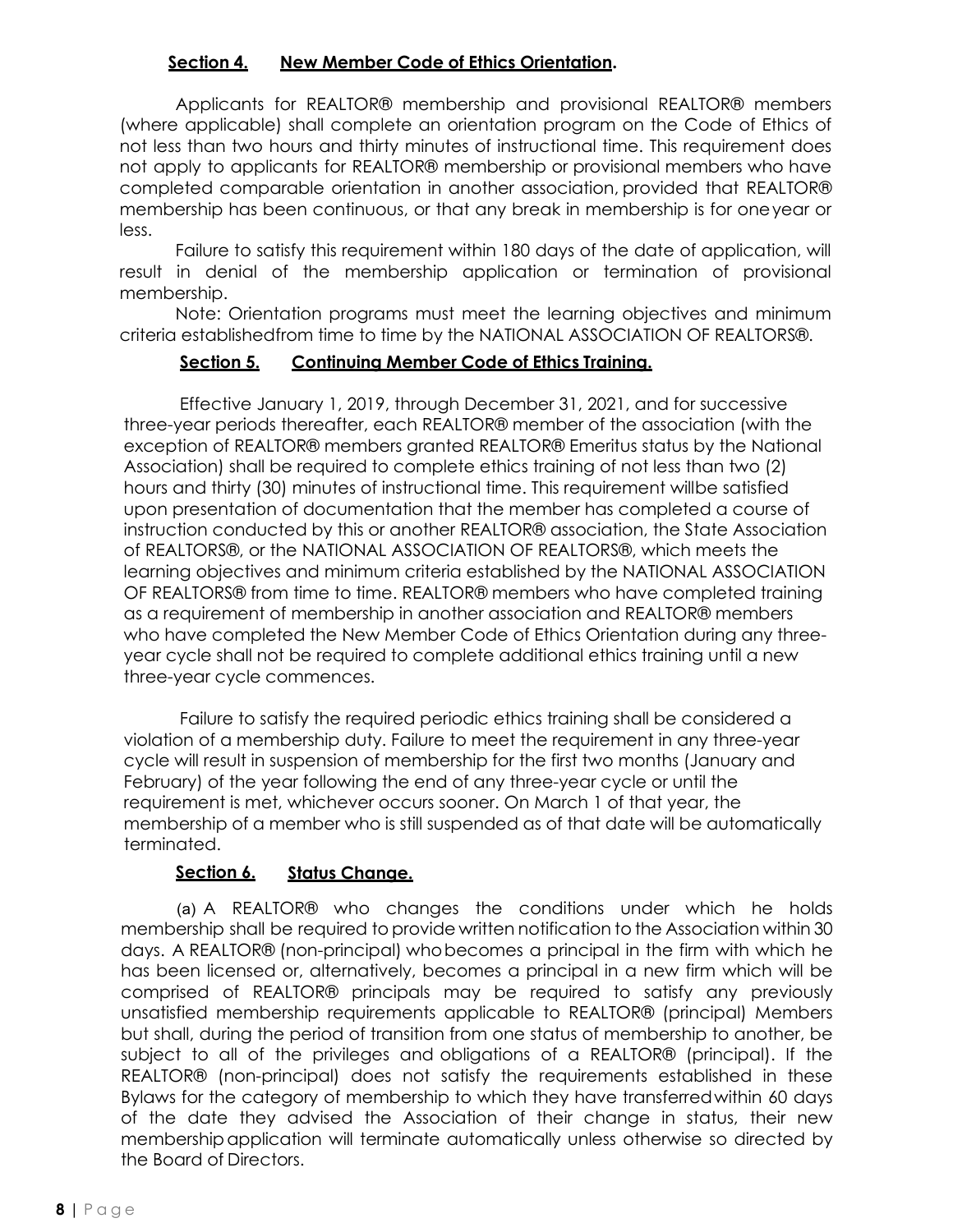NOTE: The Board of Directors, at its discretion, may waive any qualification which the applicant has already fulfilled in accordance with the Association's Bylaws.

(b) Any application fee related to a change in membership status shall be reduced by an amountequal to any application fee previously paid by the applicant.

(c) Dues shall be prorated from the first day of the month in which the member is notified of election by the Board of Directors and shall be based on the new membership status for the remainder of the year.

## **ARTICLE VI - PRIVILEGES AND OBLIGATIONS**

**Section 1.** The privileges and obligations of Members, in addition to those otherwise providedin these Bylaws, shall be specified in this Article.

**Section 2.** Any Member of the Association may be reprimanded, fined, placed on probation, suspended, or expelled by the Board of Directors for a violation of these Bylaws and Association Rules and Regulations not inconsistent with these Bylaws, after a hearing as provided in the Code of Ethics and Arbitration Manual of the Association. Although Members other than REALTORS® are not subject to the Code of Ethics nor its enforcement by the Association, such Members are encouraged to abide by the principles established in the Code of Ethics of the NATIONAL ASSOCIATION OF REALTORS® and conduct their business and professional practices accordingly. Further, members other than REALTORS® may, upon recommendation of the Executive Committee, or upon recommendation by a hearing panel of the Professional Standards Committee, be subject to discipline as described above, for any conduct, which in the opinion of the Board of Directors, applied on a nondiscriminatory basis, reflects adversely on the terms REALTOR® or REALTORS® and the real estate industry, or for conduct that is inconsistent with or adverse to the objective and purposes of the local Association, the State Association, and the NATIONAL ASSOCIATION OF REALTORS®.

**Section 3.** Any REALTOR® Member of the Association may be disciplined by the Board of Directors for violations of the Code of Ethics or other duties of membership, after a hearing as described in the Code of Ethics and Arbitration Manual of the National Association of REALTORS®, provided thatthe discipline imposed is consistent with the discipline authorized by the Professional Standards Committee of the NATIONAL ASSOCIATION OF REALTORS® as set forth in the Code of Ethics and Arbitration Manual of the National Association.

**Section 4.** Resignation of Members shall become effective when received in writing by the Boardof Directors, provided, however, that if any Member submitting the resignation is indebted to theAssociation for dues, fees, fines, or other assessments of the Association or any of its services, departments, divisions, or subsidiaries, the Association may condition the right of the resigning Member to reapply for membership upon payment in full of all such monies owed.

# **Section 5**.

(a) If a Member resigns from the Association or otherwise causes membership to terminate with an ethics complaint pending, the complaint shall be processed until the decision of the association with respect to disposition of the complaint is final by this association (if respondent does not hold membership in any other association) or by any other association in which the respondent continues to hold membership. If an ethics respondent resigns or otherwise causes membership in all Boards to terminate before an ethics complaint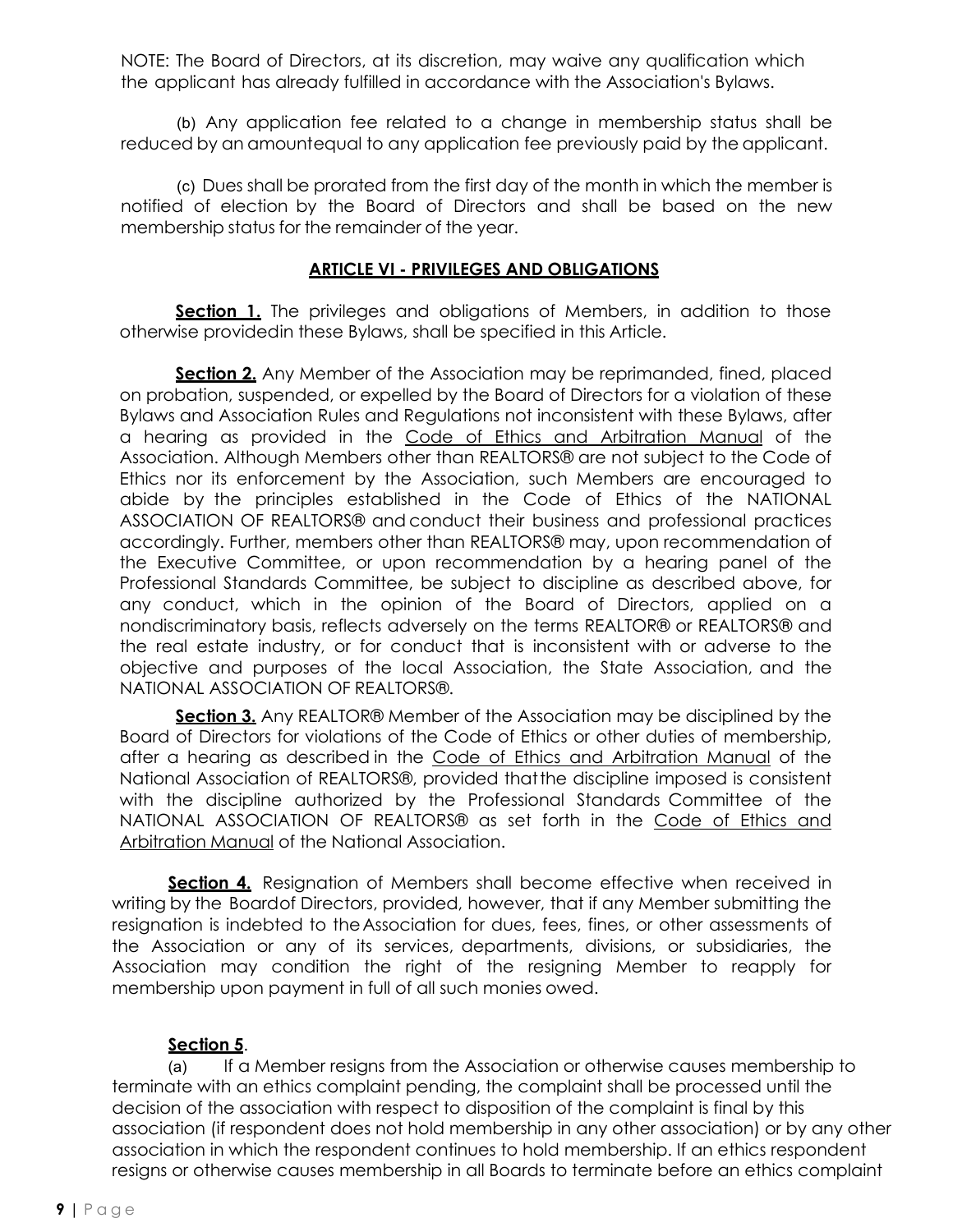is filed alleging unethical conduct occurred while the respondent was a REALTOR®, the complaint, once filed, shall be processed until the decision of the association with respect to disposition of the complaint is final. In any instance where an ethics hearing is held subsequent to an ethic respondent's resignation or membership termination, any discipline ratified by the Board of Directors shall be held in abeyance until such time as the respondent rejoins an association of REALTORS®.

(b) If a member resigns or otherwise causes membership to terminate, the duty to submit to arbitration (or to mediation if required by the association) continues in effect even after membership lapses or is terminated, provided that the dispute arose while the former member was a REALTOR®.

## **Section 6. REALTOR® Members.**

(a) Privileges of REALTOR® Members. REALTOR® Members whether primary or secondary in good standing are entitled to vote and to hold elective office in the Association and may use the terms REALTOR® which use shall be subject to the provisions of Article VIII. For the purpose of this section, the term "good standing" means the member satisfies the "Obligations for REALTOR® Members", is current with all financial and disciplinary obligations to the association and MLS and has completed any new member requirements and complies with NAR's trademark rules.

(b) Obligations of REALTOR® Members. It shall be the duty and responsibility of every REALTOR® member of this association to safeguard and promote the standards, interests, and welfare of the association and the real estate profession., and to protect against conduct that may cause a lack of public confidence in the real estate profession or in REALTORS®. REALTOR® members also must abide by the Constitution and Bylaws governing documents and the rules and regulations policies of the association, the Constitution and Bylaws of the State Association, and the Constitution and Bylaws of the NATIONAL ASSOCIATION OF REALTORS®, and to abide by as well as the Code of Ethics of the NATIONAL ASSOCIATION OF REALTORS®, including the duty to arbitrate controversies arising out of real estate transactions as specified by Article 17 of the Code of Ethics, and as further defined and in accordance with the procedures set forth in the Code of Ethics and Arbitration Manual of this association, as from time to time amended. Every REALTOR® member shall maintain a high level of integrity and adhere to the association's membership criteria. Any violent act or threat of violence to person or property, hateful conduct, or acts of moral turpitude impacting the public shall not be tolerated and may be cause for disciplinary action, up to and including termination of membership.

(c) If a REALTOR® Member is a sole proprietor in a firm, a partner in a partnership or an officer in a corporation, and is suspended or expelled, the firm, partnership, or corporation shall not use the terms REALTOR® or REALTORS® in connection with its business during the period of suspension, or until readmission to REALTOR® membership, unless connection with the firm, partnership or corporation is severed, or management control is relinquished, whichever may apply. The membership of all other principals, partners or corporate officers shall suspend or terminate during the period of suspension of the disciplined Member, or until readmission of the disciplined Member or unless connection of the disciplined Member with the firm, partnership, or corporation is severed, or unless the REALTOR® who is suspended or expelled removes himself from any form or degree of management control of the firm forthe term of the suspension or until readmission to membership, whichever may apply. Removal of an individual from any form or degree of management control must be certified to the Association by the Member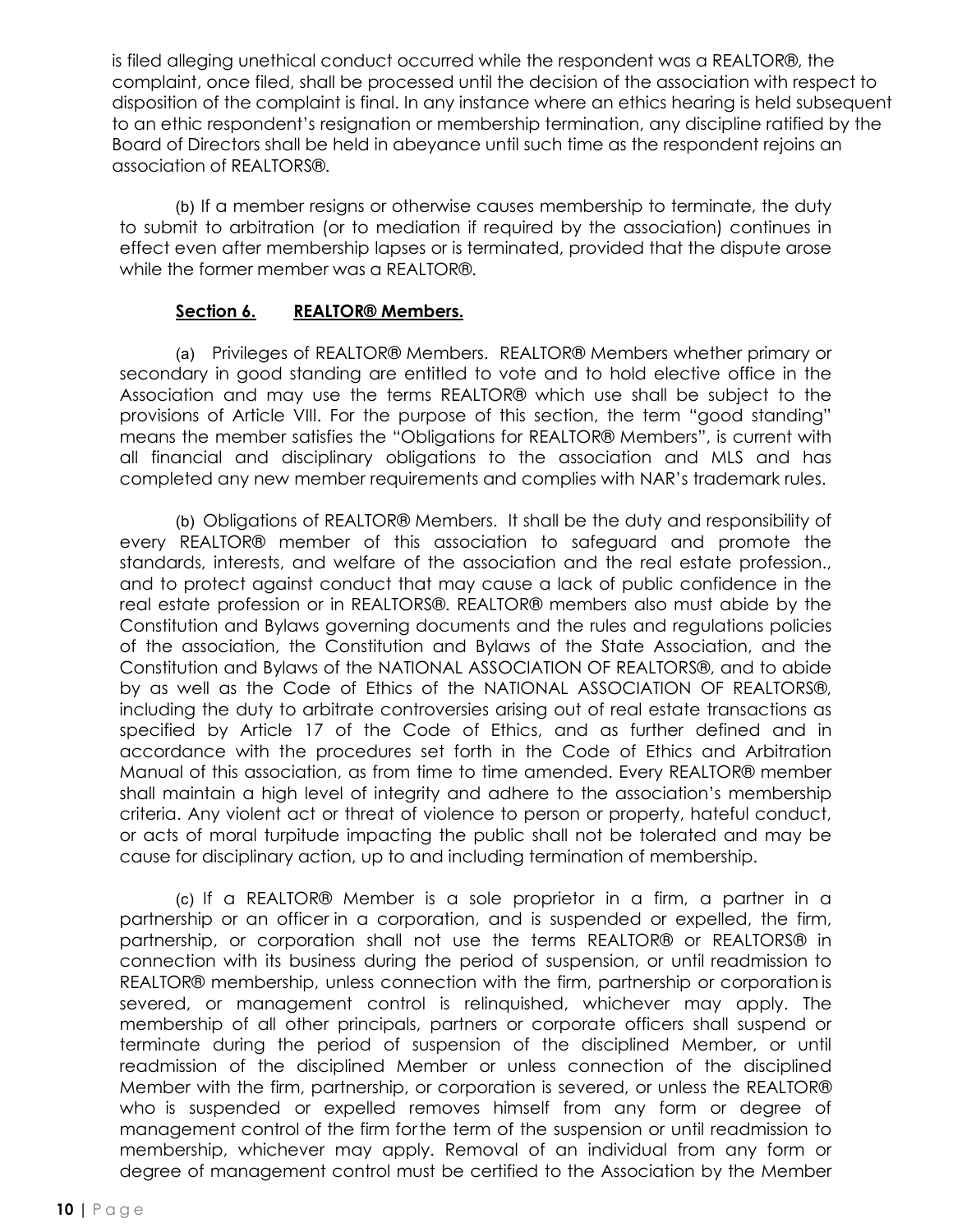who is being suspended or expelled and by the individual who is assuming management control,and the signatures of such certification must be notarized. In the event the suspended or expelled Memberis so certified to have relinquished all form or degree of management control of the firm, the membership of other partners, corporate officers, or other individuals affiliated with the firm shall not be affected, andthe firm, partnership or corporation may continue to use the terms REALTOR® or REALTORS® in connection with its business during the period of suspension or until the former Member is admitted to membership in the Association. The foregoing is not intended to preclude a suspended or expelled Member from functioning as an employee or independent contractor, providing no management controlis exercised. Further, the membership of REALTORS® other than principals who are employed or affiliated as independent contractors with the disciplined Member shall suspend or terminate during the period of suspension of the disciplined Member or until readmission of the disciplined Member, or unlessconnection of the disciplined member with the firm, partnership or corporation is severed, or management control is relinquished, or unless the REALTOR® Member (non-principal) elects to sever his connection with the REALTOR® and affiliate with another REALTOR® Member in good standing in the Association,whichever may apply.

If a REALTOR® Member, other than a sole proprietor in a firm, partner in a partnership, or an officer of a corporation, is suspended or expelled, the use of the terms REALTOR® or REALTORS®, by the firm, partnership, or corporation shall not be affected.

(d) In any action taken against a REALTOR® Member for suspension or expulsion under Section 6 (b) hereof, notice of such action shall be given to all REALTORS® employed by or affiliated as independent contractors with such REALTOR® Member and they shall be advised that the provisions in Article VI, Section 6 (d) shall apply.

**Section 7. Institute Affiliate Members.** Institute Affiliate Members shall have rights and privileges and be subject to obligations prescribed by the Board of Directors consistent with the Constitution and Bylaws of the NATIONAL ASSOCIATION OF REALTORS®.

**Section 8. Affiliate Members.** Affiliate Members shall have rights and privileges and be subject to obligations prescribed by the Board of Directors.

**Section 9. Public Service Members.** Public Service Members shall have rights and privileges and be subject to obligations prescribed by the Board of Directors.

**Section 10. Honorary Members.** Honorary Membership shall confer only the right to attend meetings and participate in discussions.

**Section 11. Student Members.** Student Members shall have rights and privileges and be subject to obligations prescribed by the Board of Directors.

**Section 12. Corporate Members.** Corporate Members shall have rights and privileges and be subject to obligations prescribed by the Board of Directors

**Section 13. Certification by REALTOR®.** "Designated" REALTOR®, Members of the Association shall certify to the Association annually, on a form provided by the Association, a complete listing of all individuals licensed or certified with the REALTOR®'s office(s) and shall designate a primary Board/Association for each individual who holds membership. "Designated" REALTORS® shall also identify any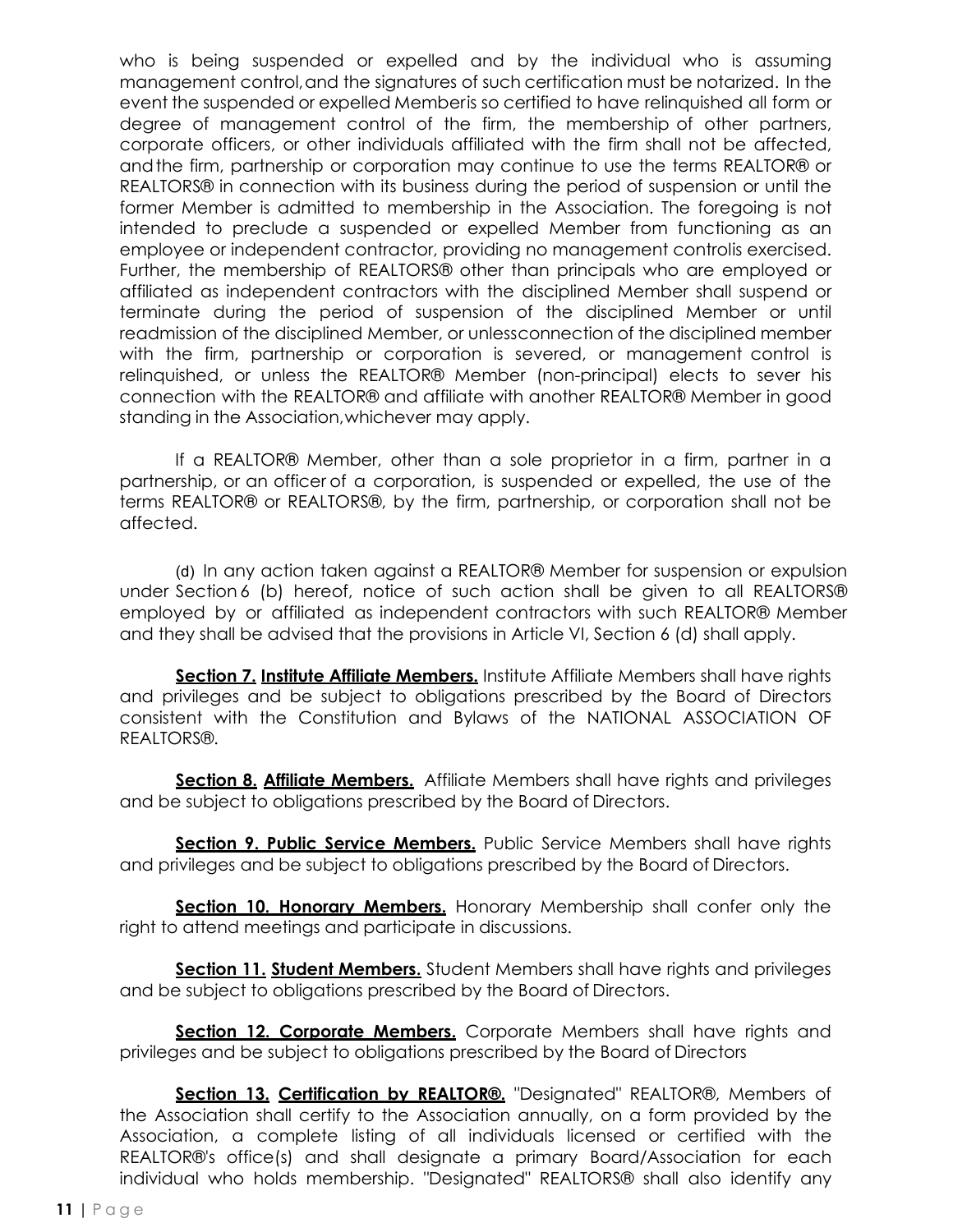non-member licensees in the REALTOR®'s office(s) and if Designated REALTOR® dues have been paid to another Board/Association based on said non-member licensees, the Designated REALTOR® shall identify the Board/Association to which dues have been remitted. These declarationsshall be used for the purpose of calculating dues under Article X, Section 2(a) of the Bylaws. DesignatedREALTORS® shall also notify the Association of any additional individual(s) licensed with the firm(s) within 30 days of the date of affiliation or severance of the individual.

**Section 14. Harassment.** Any member of the association may be reprimanded, placed on probation, suspended, or expelled for harassment of an association or MLS employee or Association Officer or Director after an investigation in accordance with the procedures of the association.

# **ARTICLE VII - PROFESSIONAL STANDARDS AND ARBITRATION**

**Section 1.** The responsibility of the Association and of the Association Members relating to the enforcement of the Code of Ethics, the disciplining of Members, the arbitration of disputes, and the organization and procedures incident thereto shall be governed by the Code of Ethics and Arbitration Manual of the National Association of REALTORS®, as from time to time amended, which by this reference is made a part of these Bylaws.

**Section 2.** The responsibility of the Board and Board members relating to the enforcement of the Code of Ethics, the disciplining of members, the arbitration of disputes, and the organization and procedures incident thereto, shall be consistent with the cooperative professional standards enforcement agreement entered into by the Board, which by this reference is made a part of these Bylaws.

# **ARTICLE VIII - USE OF THE TERMS REALTOR® AND REALTORS®**

**Section 1.** Use of the terms REALTOR® and REALTORS® by Members shall, at all times, be subject to the provisions of the Constitution and Bylaws of the NATIONAL ASSOCIATION OF REALTORS® and to the Rules and Regulations prescribed by its Board of Directors. The Board shall have the authority to control, jointly and in full cooperation with the NATIONAL ASSOCIATION OF REALTORS®, use of the terms within its jurisdiction. Any misuse of the terms by members is a violationof a membership duty and may subject members to disciplinary action by the Board of Directors after a hearing as provided for in the association's Code of Ethics and Arbitration Manual.

**Section 2.** REALTOR® Members of the Association shall have the privilege of using the terms REALTOR® and REALTORS® in connection with their places of business within the Commonwealth of Virginia or state contiguous thereto so long as they remain REALTOR® Members in good standing. Noother class of Members shall have this privilege.

**Section 3.** A REALTOR® Member who is a principal of a real estate firm, partnership, or corporation may use the terms REALTOR® and REALTORS® only if all principals of such firm, partnership, or corporation who are actively engaged in the real estate profession within the Commonwealth or state contiguous thereto are REALTOR® Members of the Association or Institute Affiliate Members as described in Section 1 (b) of Article IV.

(a) In the case of a REALTOR® member who is a principal of a real estate firm, partnership, or corporation whose business activity is substantially all commercial, the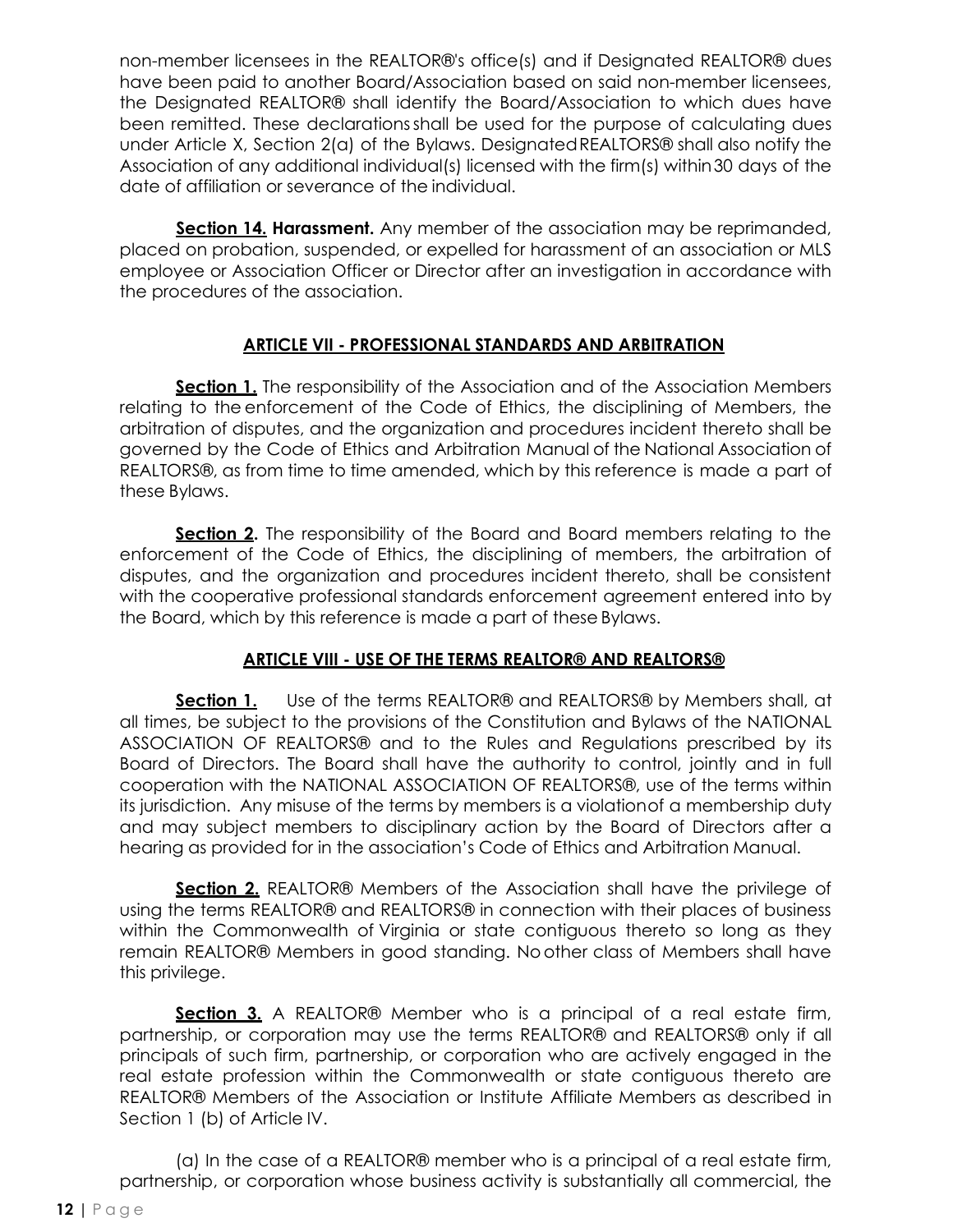right to use the term REALTOR® or REALTORS® shall be limited to office locations in which a principal, partner, corporate officer, or branch office manager of the firm, partnership, or corporation holds REALTOR® membership. If a firm, partnership, or corporation operates additional places of business in which no principal, partner, corporate officer, or branch office manager holds REALTOR® membership, the term REALTOR® or REALTORS® may not be used in any reference to those additional places of business.

**Section 4.** Institute Affiliate Members shall not use the terms REALTOR® or REALTORS®, nor the imprint of the emblem seal of the NATIONAL ASSOCIATION OF REALTORS®.

## **ARTICLE IX - STATE AND NATIONAL MEMBERSHIPS**

**Section 1.** The Association shall be a Member of the NATIONAL ASSOCIATION OF REALTORS® and the Virginia REALTORS®. By reason of the Association's Membership, each REALTOR® Member of the Member Association shall be entitled to membership in the NATIONAL ASSOCIATION OF REALTORS® and the Virginia REALTORS® without further payment of dues. The Association shall continue as a Member of the State and National Associations, unless by a majority vote of all of its REALTOR® Members, decision is made to withdraw, in which case the State and National Associationsshall be notified at least one month in advance of the date designated for the termination of such membership.

**Section 2.** The Association recognizes the exclusive property rights of the NATIONAL ASSOCIATION OF REALTORS® in the terms REALTOR® and REALTORS®. The Association shall discontinue use of the terms in any form in its name, upon ceasing to be a Member of the National Association, or upon a determination by the Board of Directors of the National Association that it has violated the conditions imposed upon the terms.

**Section 3.** The Association adopts the Code of Ethics of the NATIONAL ASSOCIATION OF REALTORS® and agrees to enforce the Code among its REALTOR® Members. The Association and allof its Members agree to abide by the Constitution, Bylaws, Rules and Regulations, and policies of the National Association and the Virginia of REALTORS®.

# **ARTICLE X - DUES AND ASSESSMENTS**

**Section 1. Application Fee.** The Board of Directors may adopt an application fee for Membership in reasonable amount, not exceeding three times the amount of the annual dues for REALTOR® Membership, which shall be required to accompany each application for Membership and which shall become the property of the Association upon final approval of the application.

**Section 2. Dues.** The annual dues of Members shall be as follows:

(a) **Designated REALTOR® Members.** The annual dues of each Designated REALTOR® Member shall be in such amount as established annually by the Board of Directors plus an additional amount to be established annually by the Board of Directors times the number of real estate salespersons and licensed or certified appraisers who (1) are employed by or affiliated as independent contractors, or who are otherwise directly or indirectly licensed with such REALTOR® Member, and (2) are not REALTOR® Members of any Board/Association in the Commonwealth or a state contiguous thereto or Institute Affiliate Members of the Association. In calculating the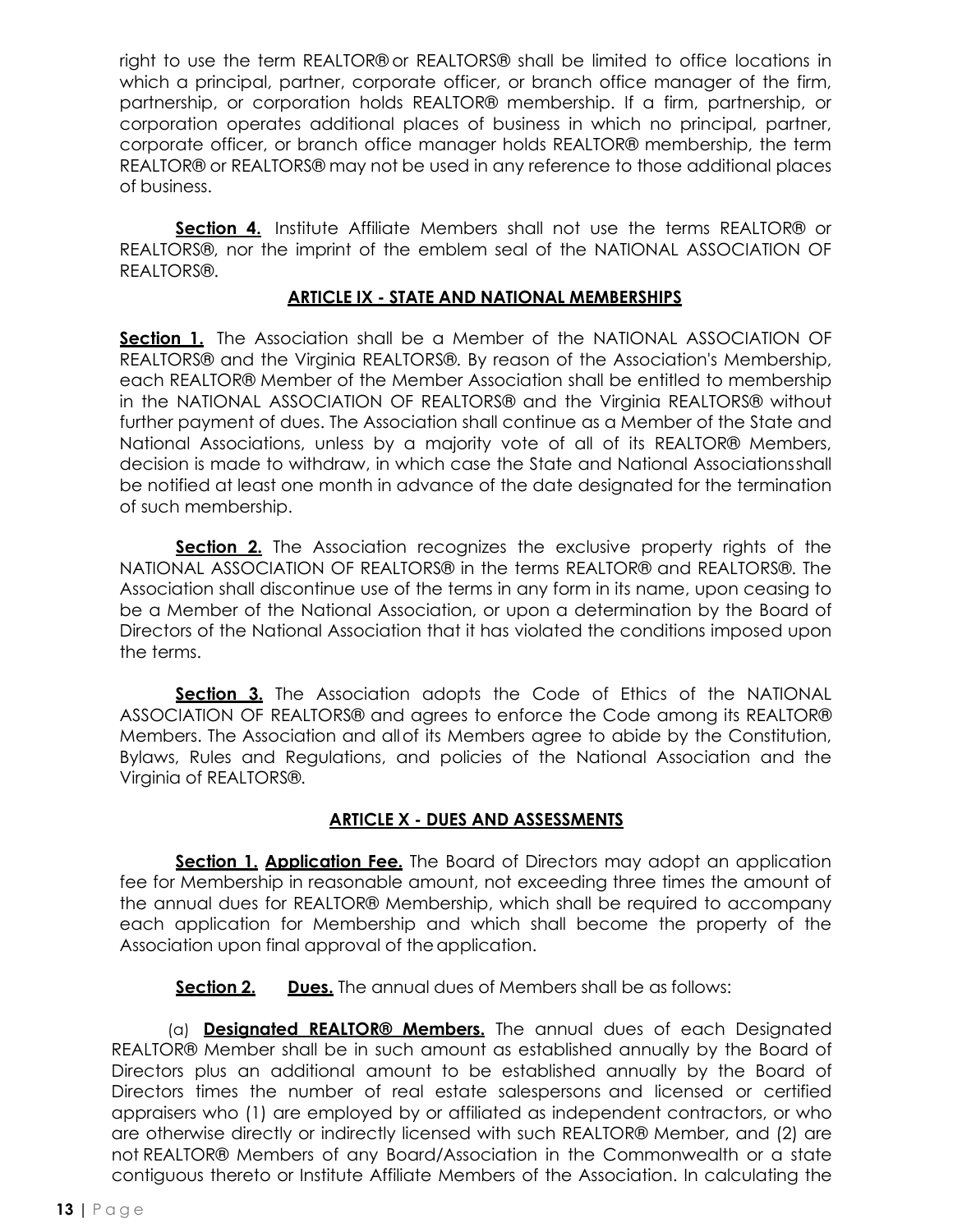dues payable to the Association by a Designated REALTOR® Member, non-member licensees as defined in (1) and (2) of this Article shall not be included in the computation of dues if the DR has paid dues based on said non-member licensees in another Board/Association in the state, or a state contiguous thereto, provided the Designated REALTOR® notifies the Association in writing of the identity of the Board/Association to which dues have been remitted.

In the case of a Designated REALTOR® Member in a firm, partnership, or corporation whose business activity is substantially all commercial, any assessments for non-member licensees shall be limited to licensees affiliated with the Designated REALTOR® (as defined in (1) and (2) of this paragraph) in the office where the Designated REALTOR® holds membership, and any other offices of the firm located within the jurisdiction of this board. \*

(1) For the purpose of this Section, a Designated REALTOR® Member of a Member Association shall be held to be any Member who has a real estate or appraisal license with the Commonwealth or astate contiguous thereto and who, as a principal, partner, corporate officer , or branch office manager of a real estate firm, partnership, or corporation, is actively engaged in the real estate profession as definedin Article III, Section 1, of the Constitution of the NATIONAL ASSOCIATION OF REALTORS®. An individual shall be deemed to be licensed with a Designated REALTOR® if the license of the individual isheld by the REALTOR®, or by any broker who is licensed with the REALTOR®, or by an entity in which the REALTOR® has a direct or indirect ownership interest and which is engaged in soliciting and/or referringclients or customers to the REALTOR® or his firm on a substantially exclusive basis or which is engaged in other aspects of the real estate business (except as provided for in Section 2 (a) (1) hereof) provided that such licensee is not otherwise included in the computation of dues payable by the principal, partner, or corporate officer of the entity.

A REALTOR® with a direct or indirect ownership interest in an entity engaged exclusively in soliciting and/or referring clients and customers to the REALTOR® for consideration on a substantiallyexclusive basis shall annually file with the association on a form approved by the association a list of the licensees affiliated with that entity and shall certify that all of the licensees affiliated with the entity are solely engaged in referring clients and customers and are not engaged in listing, selling, leasing, managing, counseling or appraising real property. The individuals disclosed on such form shall not bedeemed to be licensed with the REALTOR® filing the form for purposes of this Section and shall not be included in calculating the annual dues of the Designated REALTOR®. Designated REALTORS® shall notify the association within three (3) days of any change in status of licensees in a referral firm.

The exemption for any licensee included on the certification form shall automatically be revoked upon the individual being engaged in real estate licensed activities (listing, selling, leasing, renting, managing, counseling, or appraising real property) other than referrals, and dues for the current fiscal year shall be payable.

Membership dues shall be prorated for any licensee included on a certification form submittedto the association who during the same calendar year applies for REALTOR® or REALTOR- ASSOCIATE® membership in the association. However, membership dues shall not be prorated if the licensee held REALTOR® or REALTOR-ASSOCIATE® membership during the preceding calendar year.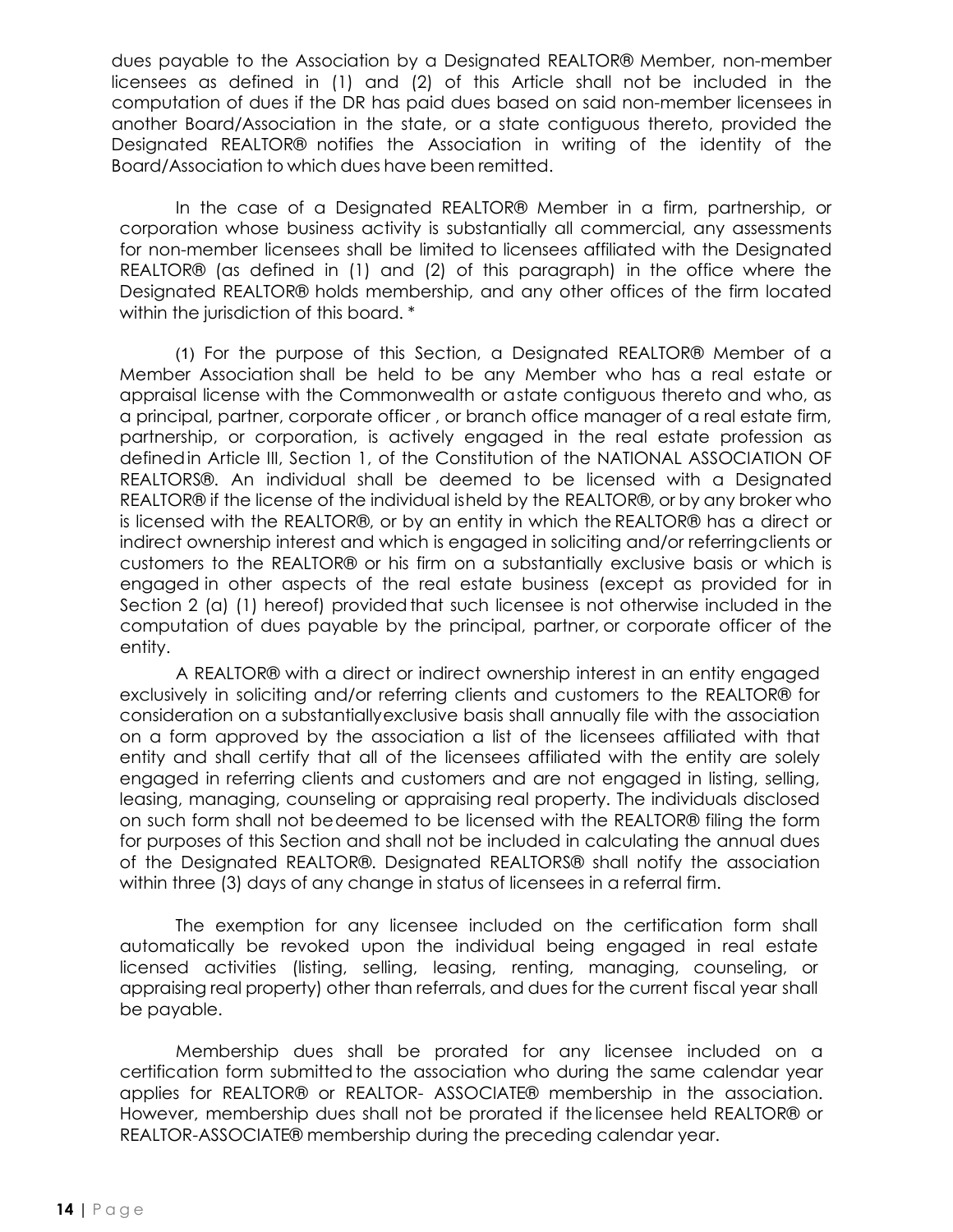(b) **REALTOR® Members**. The annual dues of each REALTOR® Member other than a Designated REALTOR® shall be an amount as established annually by the Board of Directors.

(c) **Institute Affiliate Members.** The annual dues of each Institute Affiliate Member shall be anamount as established in Article II of the Bylaws of the National Association ofREALTORS®.

(d) **Affiliate Members.**The annual dues of each Affiliate Member shall be an amount asestablished annually by the Board of Directors.

(e) **Public Service Members.** The annual dues of each Public Service Member shall be anamount as established annually by the Board of Directors.

- (f) **Honorary Members.** Dues payable, if any, shall be at the discretion of the Board of Directors.
- (g) **Student Members.** Dues payable, if any, shall be at the discretion of the Board of Directors.
- (h) **Corporate Members.** Dues payable, if any, shall be at the discretion of the Board of Directors.

**Section 3. Dues Payable.** Dues for all Members shall be payable annually in advance on a date determined annually by the Board of Directors. Dues shall be computed from the first day of the month in which a Member makes application and shall be pro-rated for the remainder of the year. Dues are non-refundable.

(a) In the event a sales licensee or licensed or certified appraiser who holds REALTOR® membership is dropped for nonpayment of Association dues, and the licensee remains with the designated REALTOR®'s firm, the dues obligation of the "Designated" REALTOR® (as set forth in ArticleX, Section 2 (a) will be increased to reflect the addition of a non-member licensee. Dues shall be calculated from the first day of the current fiscal year and are payable within thirty (30) days of the noticeof termination.

# **Section 4. Nonpayment of Financial Obligations.**

(a) If dues, fees, fines, or other assessments including amounts owed to the Association or the Association's Multiple Listing Service are not paid on or before the due date an administrative fee set by the Board of Directors will be assessed and the nonpaying Member is subject to suspension at the discretionof the Board of Directors. One month after the due date, membership of the nonpaying Member shall automatically terminate unless within that time the amount due is paid. A former Member who has had his membership terminated for nonpayment of dues, fees, fines, or other assessments duly levied in accordance with the provisions of these Bylaws or the provisions of other Rules and Regulations of the Association or any of its services, departments, divisions, or subsidiaries may apply for reinstatement in a manner prescribed for new applicants for membership, after making payment in full of all accounts due as of the date of termination.

**Section 5. Deposit.** All monies received by the Association for any purpose shall be deposited to the credit of the Association in a financial institution or institutions selected by resolution of the Board of Directors.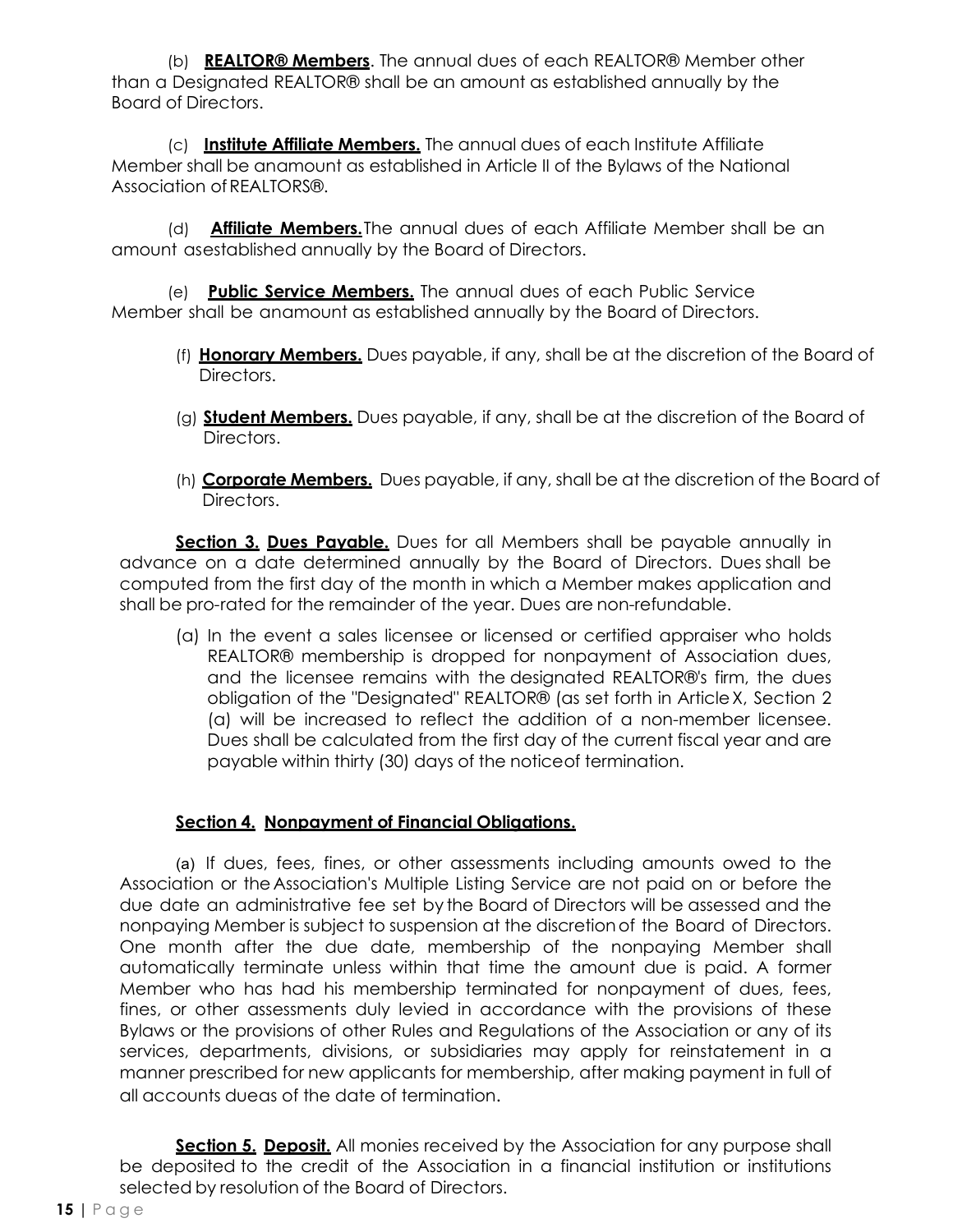**Section 6. Notice of Dues, Fees, Fines, Assessments, and Other Financial Obligations of Members.** All dues, fees, fines, assessments, or other financial obligations to the Association or Association Multiple Listing Service shall be noticed to the delinquent Association Member in writing setting forth the amount owed and due date.

**Section 7.** The dues of REALTOR® Members who are REALTOR® Emeritus (as recognized by the National Association), Past Presidents of the National Association, and past Treasurers of the National Association, or recipients of the Distinguished Service Award shall be as determined by the Boardof Directors.

## **ARTICLE XI - OFFICERS AND DIRECTORS**

**Section 1. Officers and Executive Committee.** The elected officers of the Association shall be: a President, a President-Elect, a Vice President of Public Policy, Vice President of Membership Services, Vice President of Professional Development, Vice President of Finance (who shall be the Treasurer), and the Immediate Past President. Beginning in 2021, the elected officers of the Association shall be a President, a President-Elect and Treasurer. The Immediate Past-President shall also be a member of the Executive Committee.

The President-Elect shall, without further election, become the President in the following year. They shall be elected for a term of one (1) year and shall constitute the Executive Committee. The Secretary, who shall be the Chief Executive Officer, shall serve as a member of the Executive Committee with voice, but not vote.

**Section 2. Duties of the Officers.** The duties of the officers shall be such as their titles, by general usage, would indicate and such as may be assigned to them by the board of directors. It shall be the particular duty of thechief staff executive to keep the records of the association and to carry on all necessary correspondence with the NATIONAL ASSOCIATION OF REALTORS® and the Virginia of REALTORS®.

(a). President. The President shall be the Chairperson of the Board of Directors of the Association and shall provide the general direction of its affairs. The President shall preside at all meetings of the Board of Directors and have final approval over the agenda for all board meetings. The President shall be an ex officio member of any Standing Committee which may be constituted hereunder, unless otherwise specified in these Bylaws, and shall perform all such other duties as are incident to his or her office or are properly required of him or her by the Boardof Directors.

(b) President-Elect. The President-Elect shall succeed to the Office of the President. In the event of the absence or disability of the President, the President-Elect shall perform his or her duties. If the Office of the President should become vacant between elections, the President-Elect shall fill the vacancy and complete the unexpired term. The President-Elect shall then become President for a full term after the completion of the unexpired term.

(c) VP of Finance/Treasurer. The Treasurer shall be the Chairperson for the Budget and Finance Committee, shall be involved in the preparation of the budget and shall regularly review the Association's financial status including balance sheet, profit and loss statements, and related financial reports and documentation in concert with the Chief Financial Officer.

**Section 3. Board of Directors.** The governing body of the association shall consist of a 21- member board of directors consisting of (a) the elected officers and the immediate past president of the association, and (b) 12 elected REALTOR® members and (c) 2 non-voting Affiliate members of the association. Beginning in 2021, the governing body of the association shall consist of a 17-member board of directors consisting of (a) the elected officers and the immediate past president of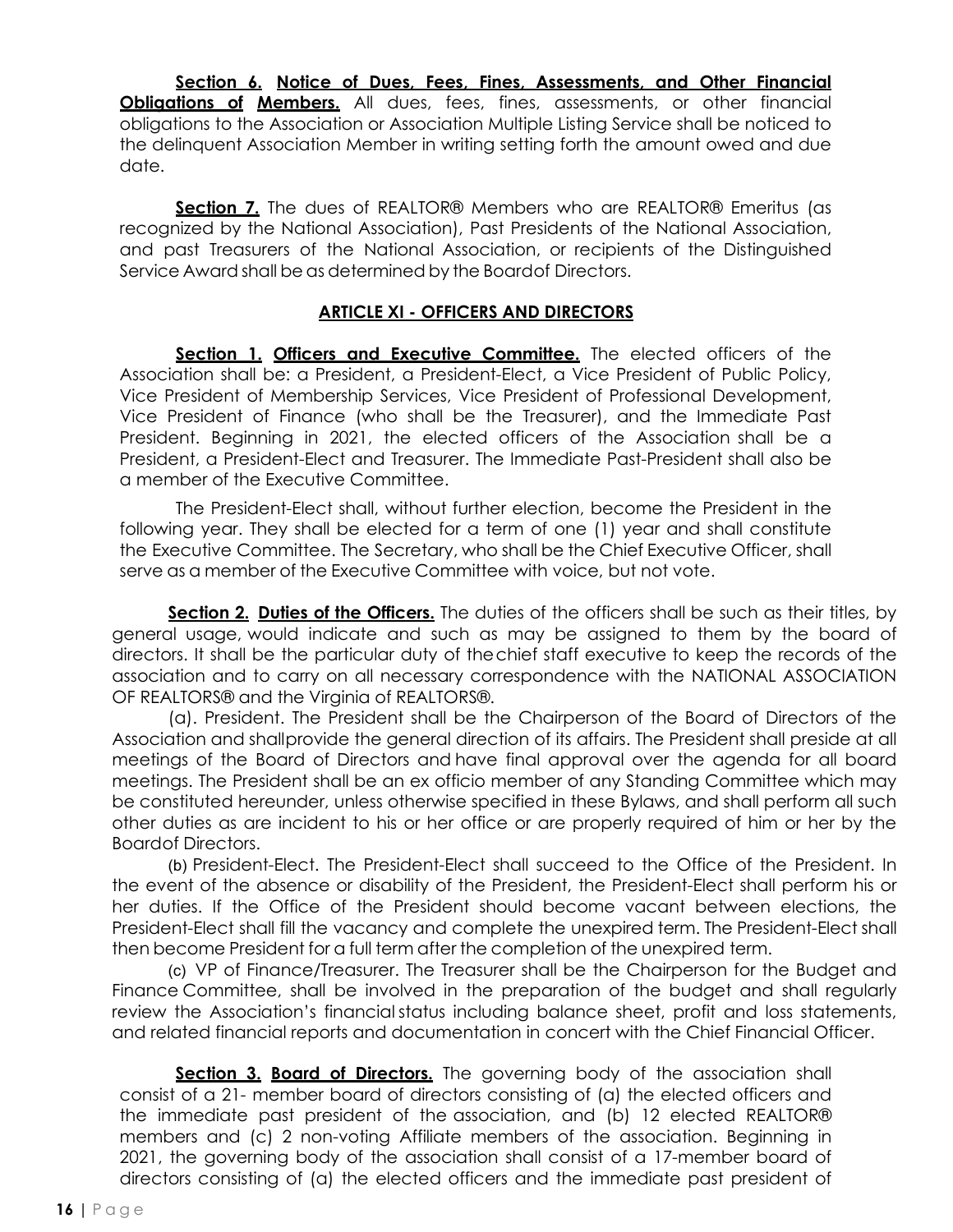the association, and (b) 12 elected REALTOR® members and (c) 1 non-voting Affiliate member of the association. Directors shall be elected to serve for terms of three (3) years.

(a) Term Limits. No REALTOR® director shall serve for more than two (2) consecutive three (3)-year terms. No Affiliate director shall serve for more than one (1) two (2)-year term.

# **Section 4. Election of Officers and Directors.**

(a) Election of Directors. At least two (2) months before the annual election, a Nominating Committee of at least seven (7) REALTOR® Members shall be appointed by the Executive Committee with the approval of the Board of Directors. The Nominating Committee shall select at least one candidate for each place to be filled on the Board of Directors. The report of the Nominating Committee shall be noticed to each Member eligible to vote at least three (3) weeks preceding the election. Additional candidates for the offices to be filled maybe placed in nomination by petition signed by at least 10% of the REALTOR® Members eligible to vote. The petitionshall be filed with the Chief Executive Officer at least two (2) weeks before the election. The Chief Executive Officershall send electronically notice of such additional nominations to all Members eligible to vote before the election.

- i. The results of the election of Directors shall be reported at the annual meeting. Election shall be by ballot or other confidential procedure in accordance with the Association's Policies and Procedures Manual and shall take place before the Annual Meeting. The official election procedures adopted by the Association shall be made available, electronically, or otherwise, to each REALTOR® Member eligible to vote at least thirty (30) days before the Annual Meeting. The ballot shall contain the names of all candidates and the offices for which they are nominated. Elected Directors shall be installed at the Installation meeting with their terms of office to begin immediately following the meeting.
- ii. The President, with the approval of the Executive Committee, may appoint an Election Committee of three (3) REALTOR® Members to certify the election.

(b) Election of Officers

- i. Before August 1st of 2020, the Board of Directors shall elect the President, President-Elect, and Treasurer.
- ii. Election shall be by ballot and all votes shall be cast in person. The ballot shall contain the names of all the candidates for each office.
- iii. A candidate for election as an officer must be a current member of the Board of Directors.
- iv. At least thirty (30) days prior to the election, candidates must submit an application to the Chief ExecutiveOfficer who will distribute it to the Board of Directors at least fourteen (14) days prior to the election.
- v. A member of the Board of Directors who is elected as an officer during the final year of his or her termshall remain on the Board of Directors.

**Section 5. Vacancies.** Vacancies among the Officers and the Board of Directors shall be selected by theExecutive Committee and approved by a simple majority vote of the Board of Directors until the next annual election,when the remainder of that term shall be filled.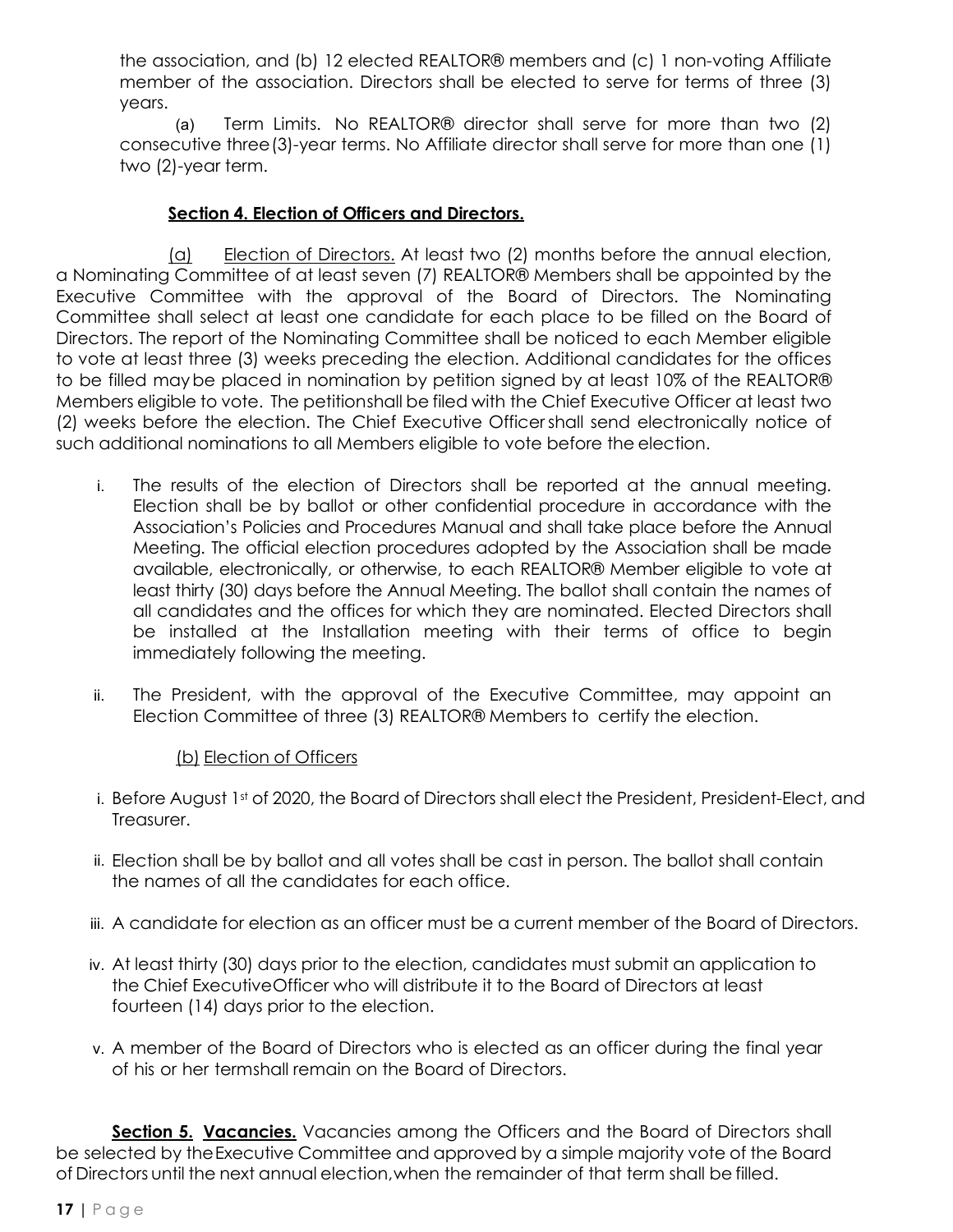**Section 6. Removal of Officers and Directors.** In the event that an Officer or Director is deemed to be incapable of fulfilling the duties for which elected, but will not resign from office voluntarily, the Officer or Director may be removed from office under the following procedure:

(a) A petition requiring the removal of an Officer or Director and signed by not less than one- third of the voting membership or a majority of all Board of Directors shall be filed with the President, of if the President is the subject of the petition, with the next-ranking officer, and shall specifically set forth the reasons theindividual is deemed to be disqualified from further service.

(b) Upon receipt of the petition, and not less than twenty (20) days or more than forty-five (45) days thereafter, a special meeting of the voting membership of the Association shall be held, and the sole businessof the meeting shall be to consider the charge against the Officer or Director, and to render a decision on such petition.

(c) The special meeting shall be noticed to all voting Members at least ten (10) days prior to themeeting and shall be conducted by the President of the Association unless the President's continued service in office is being considered at the meeting. In such case, the next-ranking officer will conduct the meeting of the hearing by the Members. Provided a quorum is present, a three-fourths vote of Members present and voting shallbe required for removal from office.

**Section 7. Chief Executive Officer.** There shall be a chief executive officer, appointed by the board of directors, who shall be the chief administrative officer of the association. The Chief Executive Officer shall have the authority to hire,supervise, evaluate, and terminate other staff, if any, and shall perform such other duties as prescribed by the board of directors. The Chief Executive Officer shall serve as the Secretary for the Board of Directors and shall be a member of theExecutive Committee with voice but no vote.

# **ARTICLE XII - MEETINGS**

**Section 1. Annual Meetings.** The annual meeting of the Association shall be on a date, place, and hour designated by the Board of Directors.

**Section 2. Meetings of Directors.** The Board of Directors shall meet every other month and shall designate a regular time and place of meetings. Absence from two (2) regular meetings in a calendar year shallbe construed as resignation. In the event that such Director shall be absent from two such meetings, the Directormay petition the Executive Committee in writing to show good cause as to revoke such resignation.

**Section 3. Other Meetings.** Meetings of the Members may be held at other times as the President maydetermine, or upon the written request of at least 5% of the Members eligible to vote.

**Section 4. Notice of Meetings.** Written notice shall be given to every Member entitled to participate at least one (1) week preceding all events requiring notice as herein provided. Written notice may be accomplishedby electronic mail, courier, or postal service and shall be sufficient if delivered by any of these means to the office through which their membership is held. If a special meeting is called, it shall be accompanied by a statement of purpose of the meeting.

**Section 5. Quorum.** A quorum for the transaction of business shall consist of 5% of the Members eligible to vote.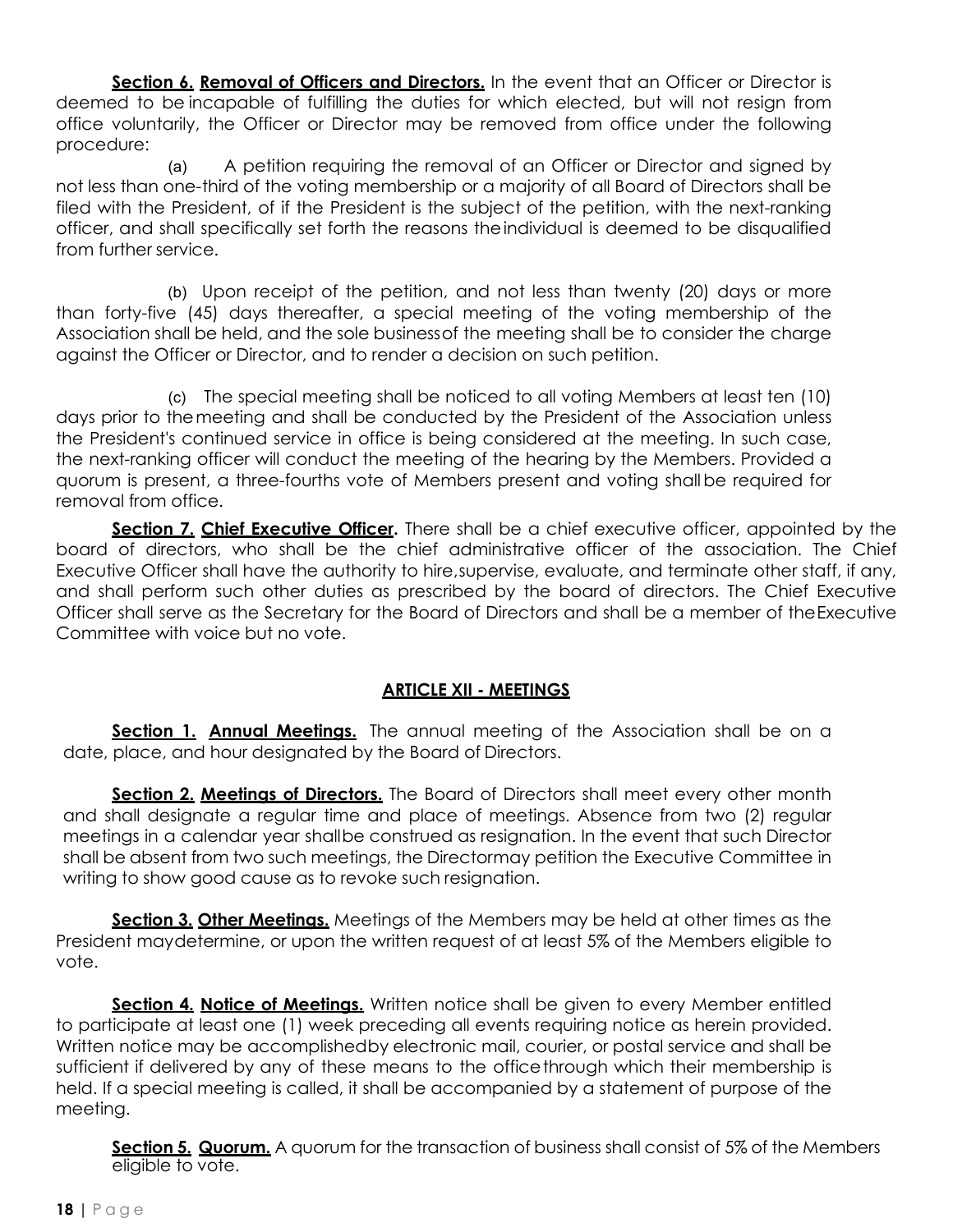**Section 6. Quorum - Board of Directors.** A quorum for the transaction of business shall consist of one- half of the Board of Directors.

Section 7. Electronic Transaction of Business. To the fullest extent permitted by law, the Board of Directors or membership may conduct business by electronic means. For example, and not intended as a limitation, members or Directors may attend meetings by telephone or by webcam with full audio or such other means as to enable all the participants, whether physically at the meeting or remotely, to hear the full discussion of the meeting in real time and to participate verbally in discussions in real time. It shall be the responsibility of any member desiring to attend remotely to provide and/or arrange for the technology need to enable such remote attendance.

**Section 8. Action without Meeting**. Unless specifically prohibited by the Articles of Incorporation, any action required or permitted to be taken at a meeting of the Board of Directors may be taken without a meeting if a consent in writing, setting forth the action so taken, shall be signed by all of the directors. The consent shall be evidenced by one or more written approvals, each of which sets forth the action taken and bears the signature ofone or more directors. All the approvals evidencing consent shall be delivered to the Association CEO to be filedwith the corporate records. The action taken shall be effective when all the directors have approved the consent unless the consent specifies a different effective date.

# **ARTICLE XIII - COMMITTEES**

**Section 1. Standing Committees.** The President shall appoint from among the Members, subject toconfirmation by the Board of Directors, the following standing committees:

(a) **Grievance Committee.** There shall be a Grievance Committee which shall be appointedand served as provided for in the Association's Policy Manual.

(b) **Professional Standards Committee.** There shall be a Professional Standards Committeewhich shall be appointed and served as provided for in the Association's Policy Manual

(c) **Budget & Finance Committee**: The Budget and Finance Committee shall consist of theVice President for Budget and Finance (Treasurer) and such other members as shall be appointed and serve as provided for in the Association's Policy Manual.

**Education Committee.** There shall be an Education Committee which shall be appointedand served as provided for in the Association's Policy Manual.

(e) **Government Affairs Committee.** There shall be a Government Affairs Committee which shallbe appointed and served as provided for in the Association's Policy Manual

(f) **Membership Development Committee**: There shall be a Membership Development Committee which shall be appointed and served as provided for in the Association's Policy Manual.

**Section 2. Special Committees.** The President shall appoint, subject to confirmation by the Board of Directors, special committees, task forces and work groups, as deemed necessary.

**Section 3. Organization.** All committees shall be of such size and shall have duties, functions, and powers as assigned by the President or the Board of Directors except as otherwise provided in these Bylaws.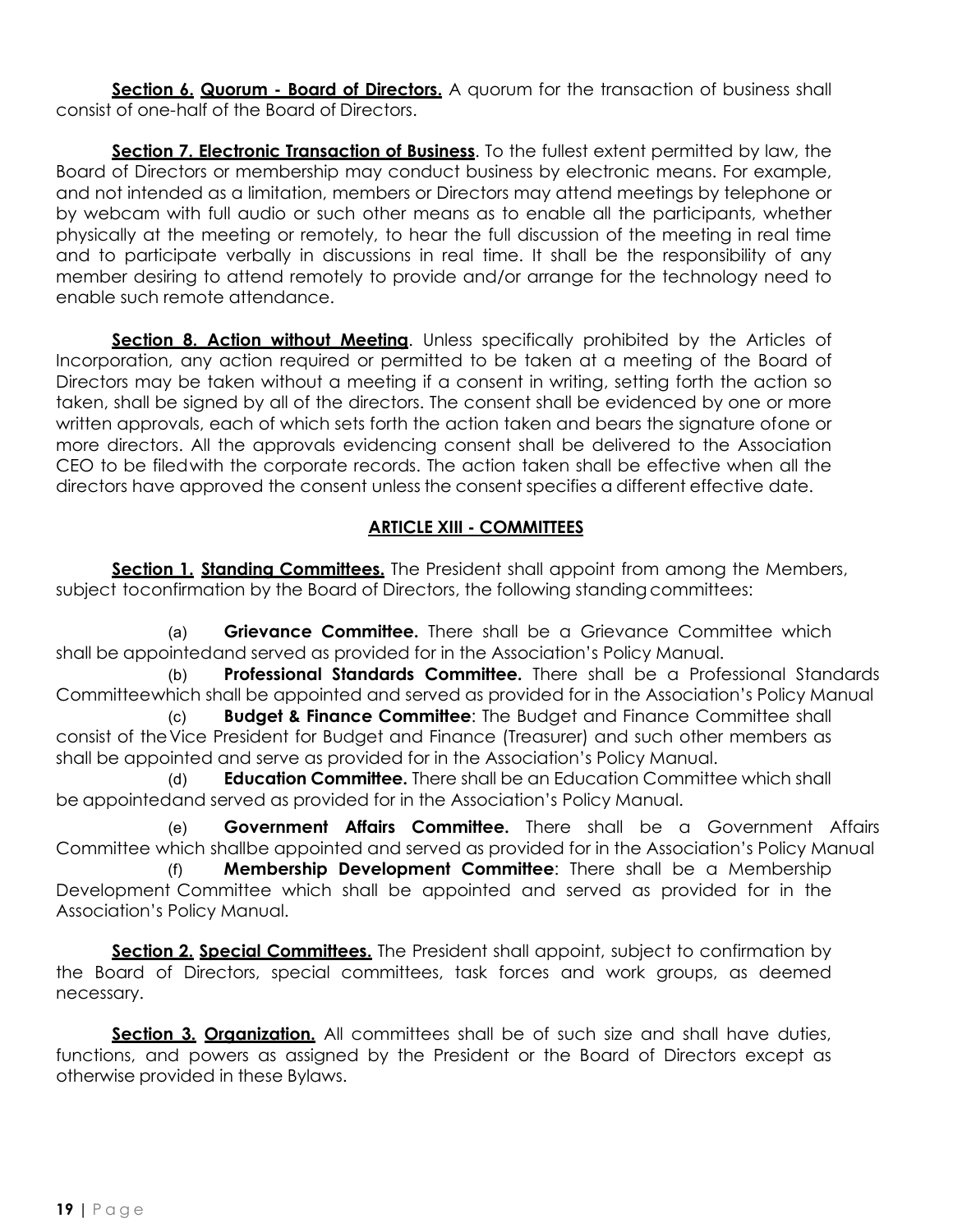## **ARTICLE XIV - FISCAL AND ELECTIVE YEAR**

**Section 1.** The fiscal year of the Association shall be July 1st through June 30th each year. The elective yearof the Association shall be the calendar year.

# **ARTICLE XV - RULES OF ORDER**

**Section 1.** Robert's Rules of Order, latest edition, shall be recognized as the authority governing the meetings of the Association, its Board of Directors, and committees, in all instances wherein its provisions do notconflict with these Bylaws.

## **ARTICLE XVI – AMENDMENTS**

**Section 1.** These Bylaws may be amended by a majority vote of the Members present and qualified to vote at any meeting at which a quorum is present, or by mail or electronic ballot. Notwithstanding anything to the contrary, the Board of Directors may, at any regular or special meetings of the Board of Directors at which a quorum is present, approve amendments to the Bylaws which are mandated by NAR policy.

**Section 2.** Notice of all meetings at which amendments are to be considered shall be noticed, pursuant to Article 12, Section 4 to every Member eligible to vote at least one (1) week prior to the meeting. If the proposed amendment is to be approved by electronic or mail ballot, the material soliciting the approval shall contain a copy of summary of the proposed amendment and shall be noticed to every Member eligible to vote at least one week prior to the opening of the voting period. Voting for the amendment by mail or electronically shall be open for a period of no less than 30 days and no more than 60 days.

**Section 3.** Amendments to these Bylaws affecting the admission or qualification of REALTOR® and Institute Affiliate Members, the use of the terms REALTOR® and REALTORS®, or any alternation in the territorial jurisdiction of the Association shall become effective upon their approval as authorized by the Board of Directors of the NATIONAL ASSOCIATION OF REALTORS®.

# **ARTICLE XVII - DISSOLUTION**

**Section 1.** Upon the dissolution or winding up of affairs of this Association, the Board of Directors, after providingfor the payment of all obligations, shall distribute any remaining assets to the Virginia REALTORS® or, within its discretion, to any other non-profit tax-exempt organization.

## **ARTICLE XVIII - MULTIPLE LISTING**

**Section 1. Authority.** The Association shall maintain a Multiple Listing Service which shall be a lawful corporation, all the stock of which shall be owned by the Association and other Association/Boards of REALTORS® subscribing to such service.

**Section 2. Purpose.** A Multiple Listing Service is a means by which authorized Participants make blanket unilateral offers of compensation to other Participants (acting as subagents, buyer agents, or in other agency or non-agency capacities defined by law); by which cooperation among participants is enhanced; by which information is accumulated and disseminated to enable authorized Participants to prepare appraisals, analyses, and other valuations of real property for bona fide clients and customers; by which Participants engaging in real estate appraisal contribute to common databases; and is a facility for the orderly correlation and dissemination of listing information so participants may better serve their clients and the public. Entitlement to compensation is determined by the cooperating broker's performance as a procuring cause of the sale (or lease).